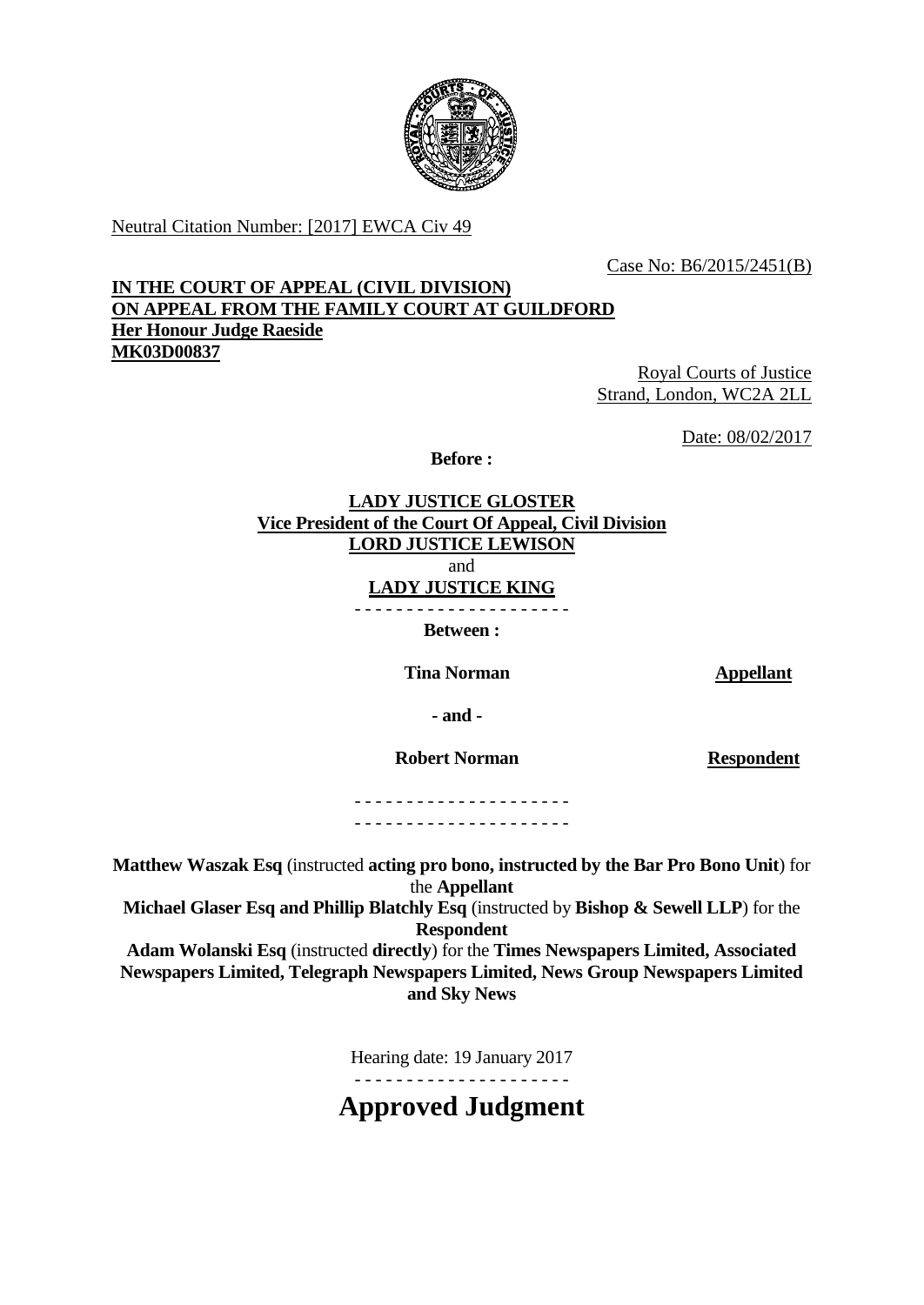#### **Lady Justice Gloster:**

#### **Introduction**

- 1. This case raises important issues relating to the making of anonymity orders in the Court of Appeal.
- 2. On 19 January 2017 the applicant, Tina Norman (whom I shall, for the sake of convenience, refer to as "the wife" or "Mrs Norman", although she and the respondent, her former husband, Robert Norman ("the husband" or "Mr Norman"), have been divorced for many years) made an application for the continuation of a previous anonymity order made by the Court of Appeal<sup>1</sup> on 30 June 2011 in proceedings B4/2010/1449, or, alternatively, for the imposition of a fresh anonymity order. The anonymity order was sought in relation to financial relief proceedings before the court on 19 January 2017, namely the wife's application for permission to appeal against an order made by HHJ Raeside on 13 March 2015, and, if permission were granted, the appeal itself.
- 3. The court heard argument in relation to the anonymity issue from Mr Matthew Waszak on behalf of the wife, Mr Michael Glaser and Mr Phillip Blatchly on behalf of the husband (who adopted a neutral position in relation to the issue) and Mr Adam Wolanski on behalf of Times Newspapers Limited, Associated Newspapers Limited, Telegraph Newspapers Limited, News Group Newspapers Limited, Sky News ("the media parties") who opposed the application. The court dismissed the wife's application for anonymity and consequently, with effect from 19 January 2017, discharged the anonymity order made by the Court of Appeal on 30 June 2011, as well as two further orders made by this court (i) on 31 January 2014 in proceedings  $B/6/2013/2214^2$  and (ii) on 3 August 2016 in these proceedings<sup>3</sup>. The court indicated that it would provide its reasons for its order in due course.
- 4. On the same date this court also dismissed the wife's application for permission to appeal, again indicating that it would provide its reasons in due course. This judgment sets out my reasons for dismissing the wife's application for an anonymity order. There will be a separate judgment setting out the court's reasons for dismissing the application for permission to appeal.

# **Background facts**

- 5. It is necessary to summarise the background facts so as to explain the context in which the application for anonymity was made. Shortly stated, they are as follows.
- 6. The husband is aged forty-nine and the wife is aged nearly fifty-three. They married in August 1993 and, according to the husband, they separated in 1998, but the precise date of separation is contentious. The husband petitioned for divorce in June 2003 and both decree nisi and absolute were pronounced in January 2005. There are two children of the marriage, both now adults: a son aged twenty-two and a daughter aged nineteen.

<u>.</u>

<sup>&</sup>lt;sup>1</sup> Thorpe, Longmore and Stanley Burnton LJJ.

<sup>&</sup>lt;sup>2</sup> Patten, McFarlane LJJ and Sir Stephen Sedley.

<sup>&</sup>lt;sup>3</sup> Macur LJ.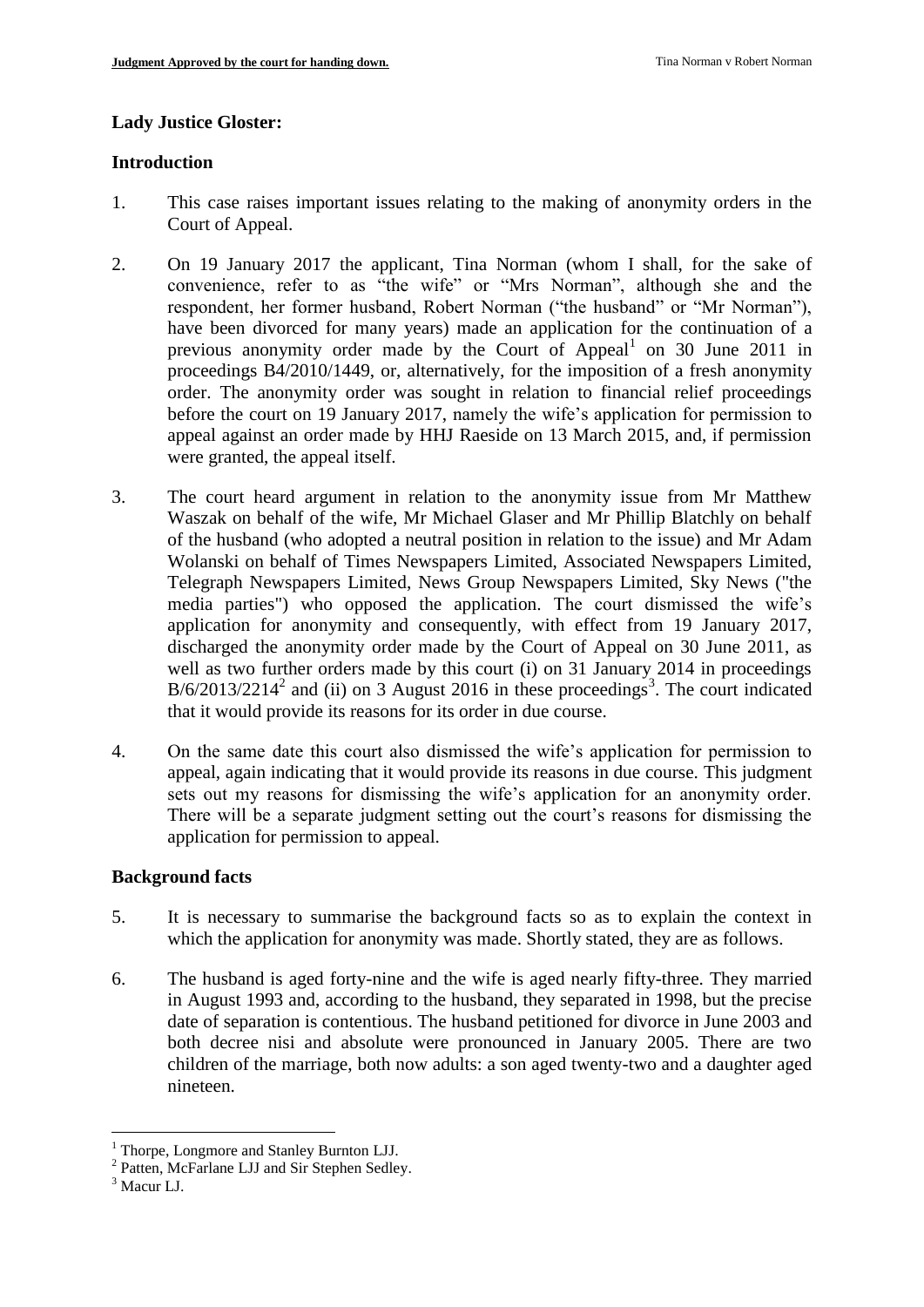- 7. Towards the end of the marriage, the husband purchased a property in his own name with the assistance of a large mortgage. In 2002, the wife purchased a property in her own name with the entire net sale proceeds of the former matrimonial home.
- 8. Both prior to and during the marriage, the wife worked in IT. She ceased working sometime in late 2004/early 2005 when she was made redundant.
- 9. The husband had, in the past, commanded a high salary in employment in various institutions in the City. He had, however, ceased work in September 2008 citing depression and stress consequent upon the continued litigation between these former spouses over money and arrangements for the children. In a judgment delivered by DJ Raeside (as she then was) in November 2009, she accepted that the husband was unable to work due to depression and that, at that time, he had a minimal earning capacity. However, the judge contemplated that he might choose to work in the near future and that it was likely that he would return to well-paid employment when the litigation was completed.
- 10. So far as financial matters were concerned, a consent order was made on 11 January 2005 ("the 2005 consent order") by DJ Levey following an agreement between the parties in proceedings in which both parties were legally represented. Given the fact that both parties owned properties (the wife's subject to a small mortgage and the husband's subject to a large mortgage), the critical issue to be dealt with was the question of periodic payments. The 2005 consent order included a provision for periodic payments in the wife's favour at the rate of £1,000 per month for a fixed fiveyear term until 24 December 2009 and a small capital payment of £6000 by the husband to the wife to meet her costs. At the time the husband was earning in the region of £125,000 gross per annum and was paying maintenance for the children via the Child Support Agency. The order also provided, that save as aforesaid, the wife's claims against the husband for property adjustment, lump sums or any orders in relation to the husband's pension should stand dismissed.
- 11. There was no bar preventing an application being made by the wife to extend the term of the periodic payments order. However, in a recital to the 2005 consent order, it was stated that:

"it is both parties' intention that the wife will become financially independent from the husband within five years of this order."

12. By an application dated 29 February 2008, the wife sought to extend the term of the periodic payments order (to the joint lives of the parties) and to increase the amount of the payments to £1,800 per month. Six months later the husband left his then employment in the City citing depression. Subsequently he too applied to vary the periodic payments order. Following delay in the progression of the applications, they came on for hearing on 14 to 16 September 2009 before DJ Raeside. She handed down her draft judgment on 15 October 2009 but the order encapsulating its terms was not drawn up until 24 November 2009 ("the November 2009 order"). Her decision was to extend the term of the periodic payments order for the wife until 1 April 2012, at the same rate as before. She also imposed a bar pursuant to s28(1A) of the Matrimonial Causes Act 1973 to the wife applying for any further extension of the term of the periodic payments order. The November 2009 order also provided for the husband to capitalise the periodic payments order at any time by the payment of a lump sum. She made certain findings in relation to the reluctance of the wife to go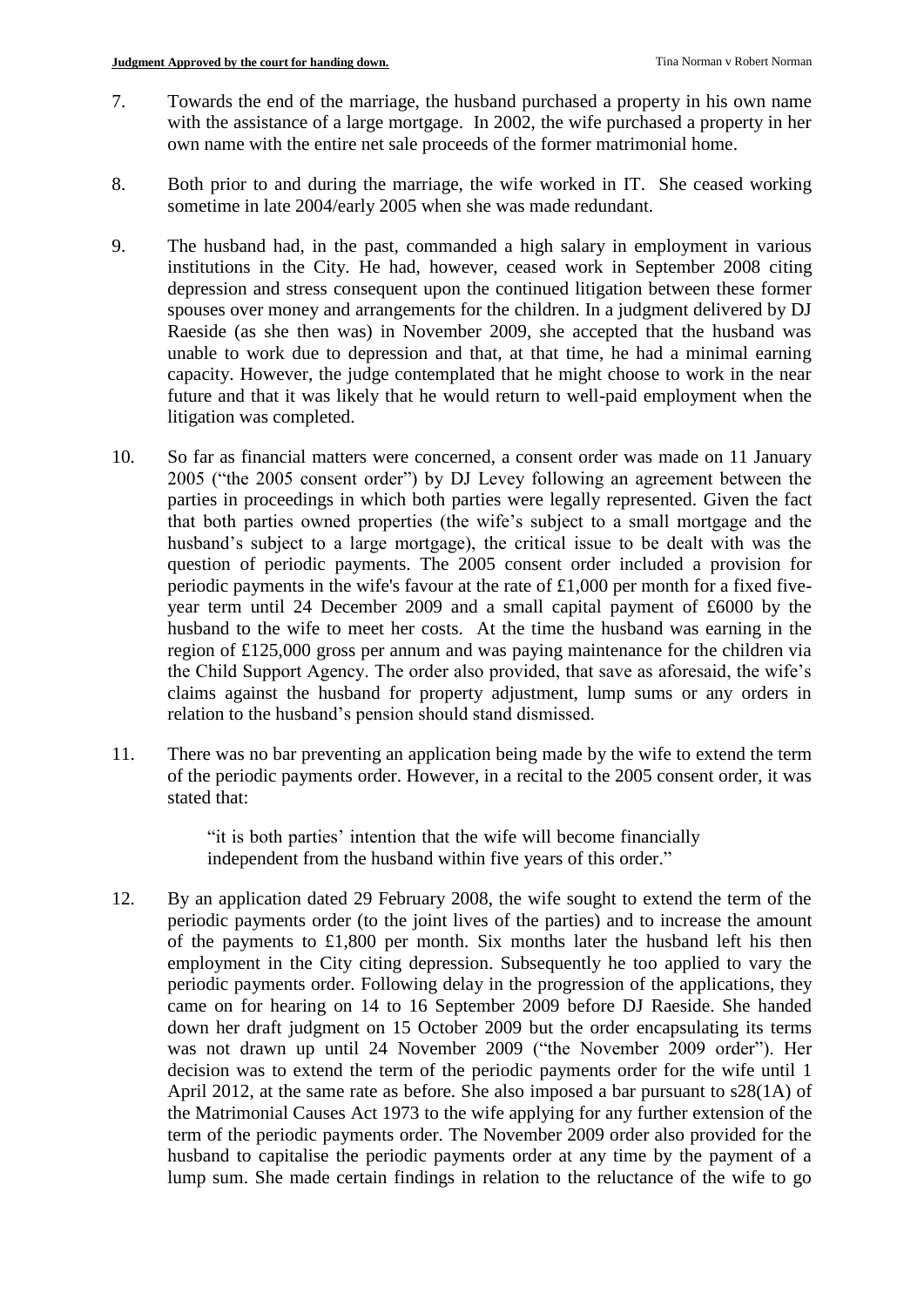back to work and in relation to the genuine inability of the husband to do so, due to his depression, until the conclusion of the litigation with his wife.

- 13. Almost immediately the wife issued an application to appeal the November 2009 order. The appeal was heard by HHJ Rylance on 14 May 2010. He allowed the wife's appeal and extended the term for periodic payments to 31 August 2015, following which date spousal periodic payments would continue on a nominal basis for the parties' joint lives.
- 14. In June 2010 the husband applied to appeal HHJ's order to the Court of Appeal. He was successful and on 30 June 2011 the Court of Appeal<sup>4</sup> made an order setting aside HHJ Rylance's order and re-instating DJ Raeside's original November 2009 order. Although the hearing was in public, as is normal with cases in this court, as a result of an application by the wife, the order included a provision in the following terms:

"no one shall publish or reveal the name or address of the parties who are the subject of these proceedings or publish or reveal any particular or particulars or other information which would be likely [sic] lead to the identification of the said parties".

There is no judgment of the court explaining the reasons for this order nor were the media parties (or any other members of the press or media) given prior notice of the application for the anonymity direction, or subsequent notice of the order which had been made.

- 15. Following a failed application to the Supreme Court for permission to appeal, in November 2011 the wife issued a *second* application to set aside the November 2009 order on the basis of the husband's alleged material non-disclosure. The basis of the wife's case was that the husband had failed to disclose his intention to resume work to HHJ Rylance when he heard the appeal against the November 2009 order, or to the Court of Appeal, with the result that both courts had been deceived.
- 16. By that time DJ Raeside had become HHJ Raeside and the wife's application was listed before that judge on 11 January 2013 for directions. On that occasion the court directed the husband to provide disclosure in respect of all work carried out for clients by him between January 2010 and June 2011 and any sums paid or received by him as a result of such work, together with all invoices, written terms of engagement and other material documents. The husband did not accept the court's jurisdiction to make such an order for disclosure, but did not appeal the direction and made some partial disclosure in purported compliance with it.
- 17. The application to set aside itself was heard for half a day before HHJ Raeside in April 2013. No oral evidence was taken and the matter was dealt with on the basis of submissions. Judgment was formally handed down on 10 July 2013 and the judge set aside the 2009 order on the basis of material non-disclosure.
- 18. That July 2013 order was itself the subject of an appeal by the husband to the Court of Appeal – the second time that the case had reached that level. The husband's appeal

<sup>1</sup> <sup>4</sup> Thorpe, Longmore and Stanley Burnton LJJ.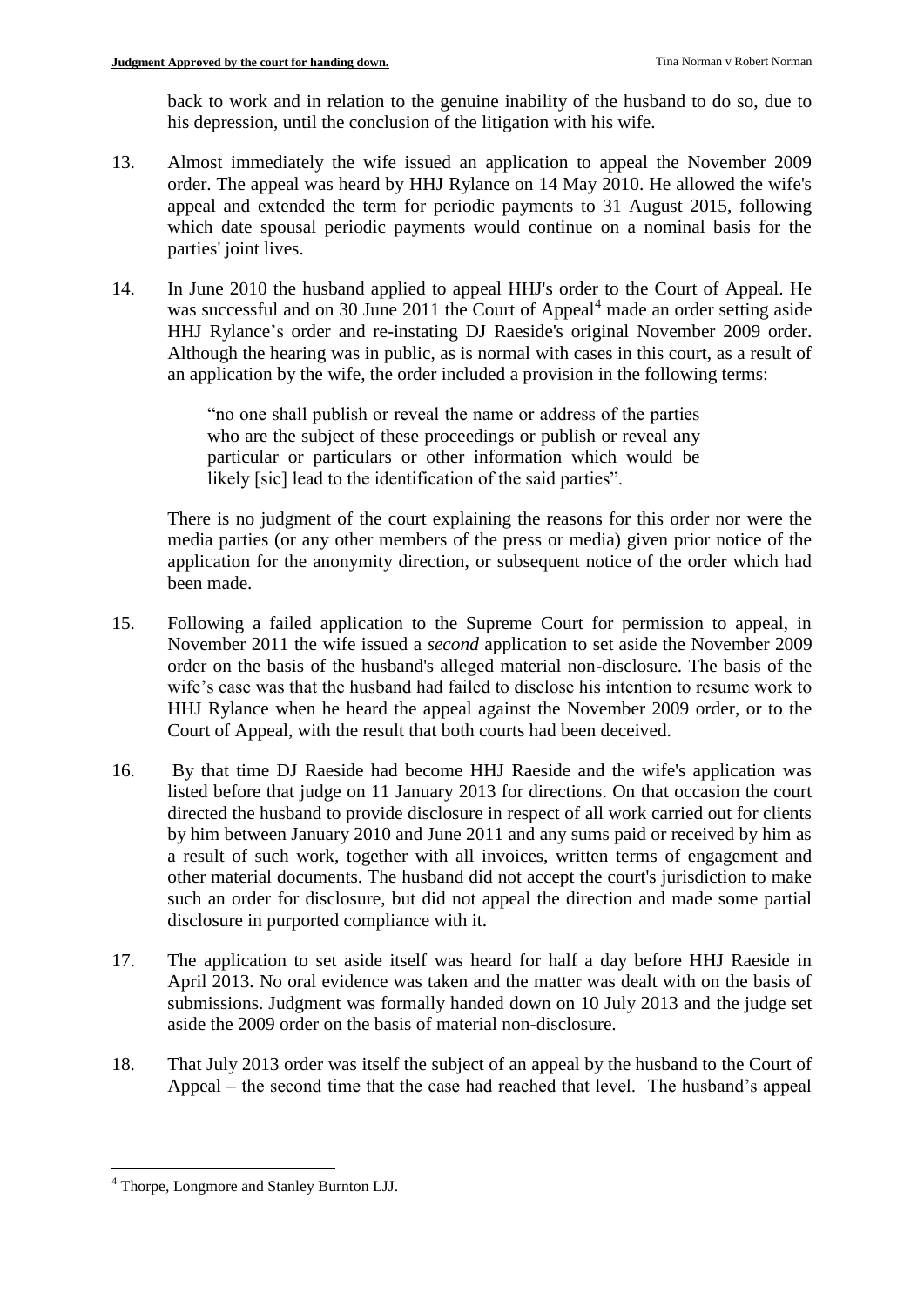was allowed by this court<sup>5</sup> on 31 January 2014 and the November 2009 Order was restored.

19. On that occasion McFarlane LJ (with whom Patten LJ and Sir Stephen Sedley agreed) said<sup>6</sup> as follows:

"Conclusion

76. It is difficult for a judge who, some years after making a decision, is given information as to how matters have turned out and, with hindsight, may consider that a different decision from that which had originally been given should have been made. As a matter of law, however, the need for finality at the conclusion of financial provision proceedings following divorce is supported by restricting the court's ability to reopen such decisions following contested proceedings to cases where there has either been material non-disclosure or there has been a significant supervening event in the period following the making of the order (*Barder v Calouri* [1988] AC 20). A finding of material non-disclosure must be established on the evidence and after an appropriate and fair trial process during which that evidence is evaluated.

77. For the reasons that I have given, and despite the sympathy that I have for the position in which the judge found herself, I conclude that the material placed before the court, and the process adopted at the hearing, were insufficient to support a finding of material non-disclosure with respect to the husband's future employment intentions in 2009. I would therefore allow the appeal and set aside the judge's order which, in turn, set aside the 2009 order. The result, if my lords agree, is that the 2009 order is reinstated."

- 20. We have not been provided with a copy of the order made by this court on 31 January 2014 but from the report of the case, and the judgment, which refer only to the parties' initials, it would appear likely that some sort of order was made or that it was assumed that the previous order made on 30 June 2011 continued to apply. Again, there is no indication of what arguments (if any) were presented to the court to support any such anonymity order. Nor is there any suggestion that the media parties (or any other members of the press or media) were given notice of any anonymity application or appeared to oppose the making of such an order.
- 21. In the meantime, and relevantly so far as this application for permission to appeal is concerned, the wife had brought two applications to set aside the 2005 consent order on the basis of the husband's alleged non-disclosure.
- 22. On 25 February 2010 DJ Raeside refused the wife's first application and gave a full judgment. The wife appealed that decision to HHJ Nathan (who, on paper, refused her permission to appeal in respect of that aspect of her appeal). The wife then

<sup>&</sup>lt;u>.</u> <sup>5</sup> Patten and McFarlane LJ J and Sir Stephen Sedley.

<sup>6</sup> [2014] EWHC Civ 314.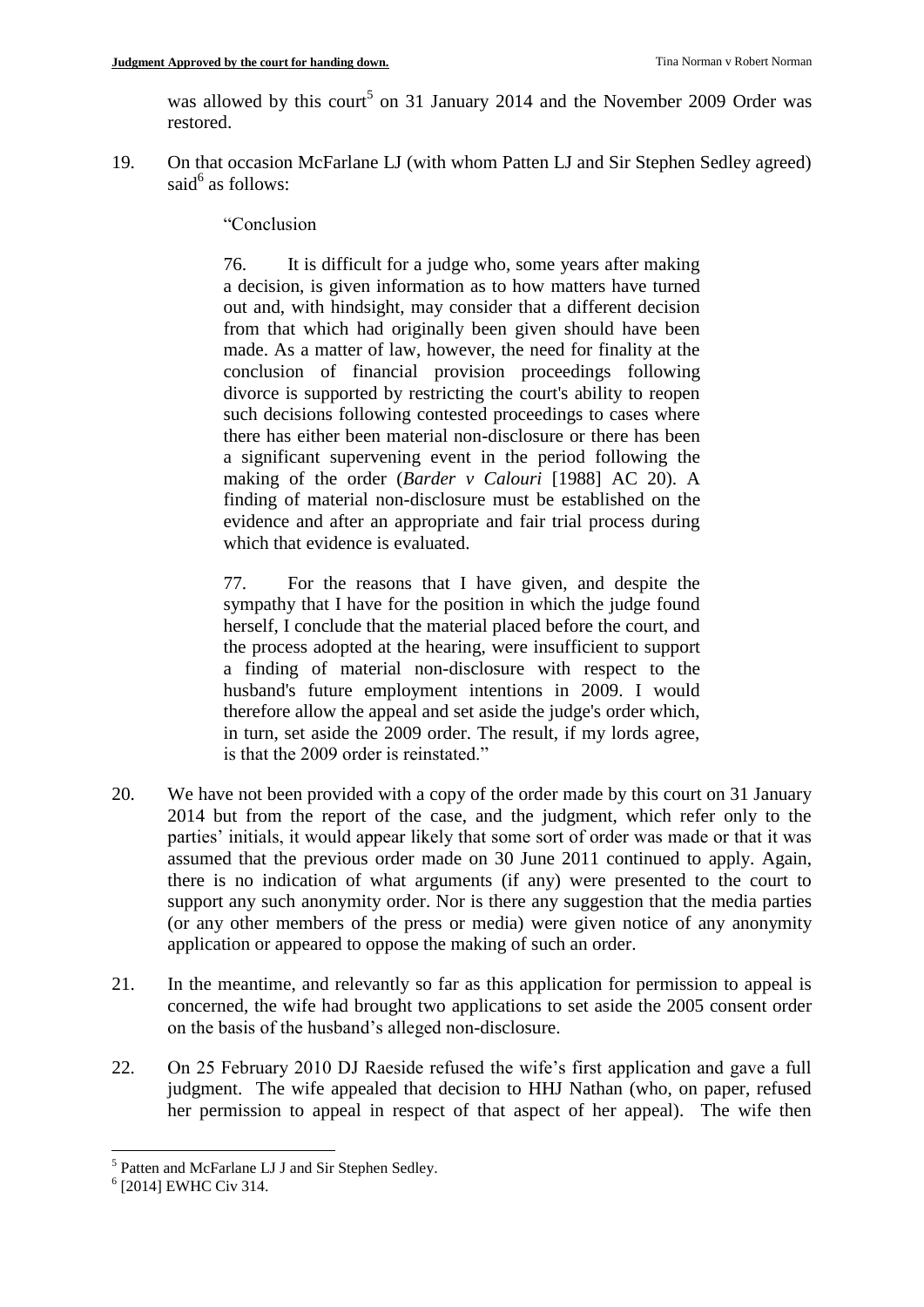abandoned her appeal against the order of 25 February 2010 which had dismissed her set aside application.

- 23. On 25 May 2014, the wife issued a second application to set aside the 2005 consent order on the grounds of alleged capital non-disclosure. That application was refused by HHJ Raeside in two judgments respectively dated 1 December 2014 and 13 March 2015. In her judgment dated 13 March 2015, the judge found that the information which the wife now seeks to deploy in support of her current application to set aside the 2005 consent order was known to her in 2009 – i.e. before the hearing of her previous set aside application and before she abandoned her appeal against the first dismissal by of such set aside application.
- 24. It is that decision of DJ Raeside which is the subject of the current proposed appeal, in relation to which the wife's application for anonymity is made. However, the order which she made on that date also related to three other applications which the wife had made and one application which the husband had made, namely:
	- i) an application made by the wife on 19 September 2014 to set aside the dismissal of the wife's pension claims in the 2005 consent order on the basis of alleged fraud; and
	- ii) an application made by the wife on 3 November 2014 to enforce undertakings which she asserted the husband gave in the November 2009 order;
	- iii) an oral application made by the wife at the hearing to set aside both the 2005 consent order and the 2009 November order due to alleged non-disclosure; and
	- iv) an application made by the husband on 3 March 2015 to dismiss the wife's applications regarding pensions and undertakings on the basis that they were totally without merit.
- 25. On 13 March 2015 HHJ Raeside, in addition to making the order dismissing the wife's application to set aside the 2005 consent order on the basis of alleged capital non-disclosure, which I have already referred to, made the following orders:
	- i) she dismissed the wife's oral application to set aside the 2005 consent order and /or the November 2009 order;
	- ii) she struck out the wife's applications regarding pensions and undertakings as being totally without merit;
	- iii) she made a limited civil restraint order restraining the wife from making any further application in the proceedings without first obtaining the permission of HHJ Raeside or HHJ Nathan; and
	- iv) she ordered the wife to pay the husband's costs of all applications.
- 26. On 28 July 2015 the wife made an application (which was nearly 4 months out of time) to this court for permission to appeal the order of 13 March 2015. On 7 December 2015 Lewison LJ made an order on the papers refusing the wife's application for permission.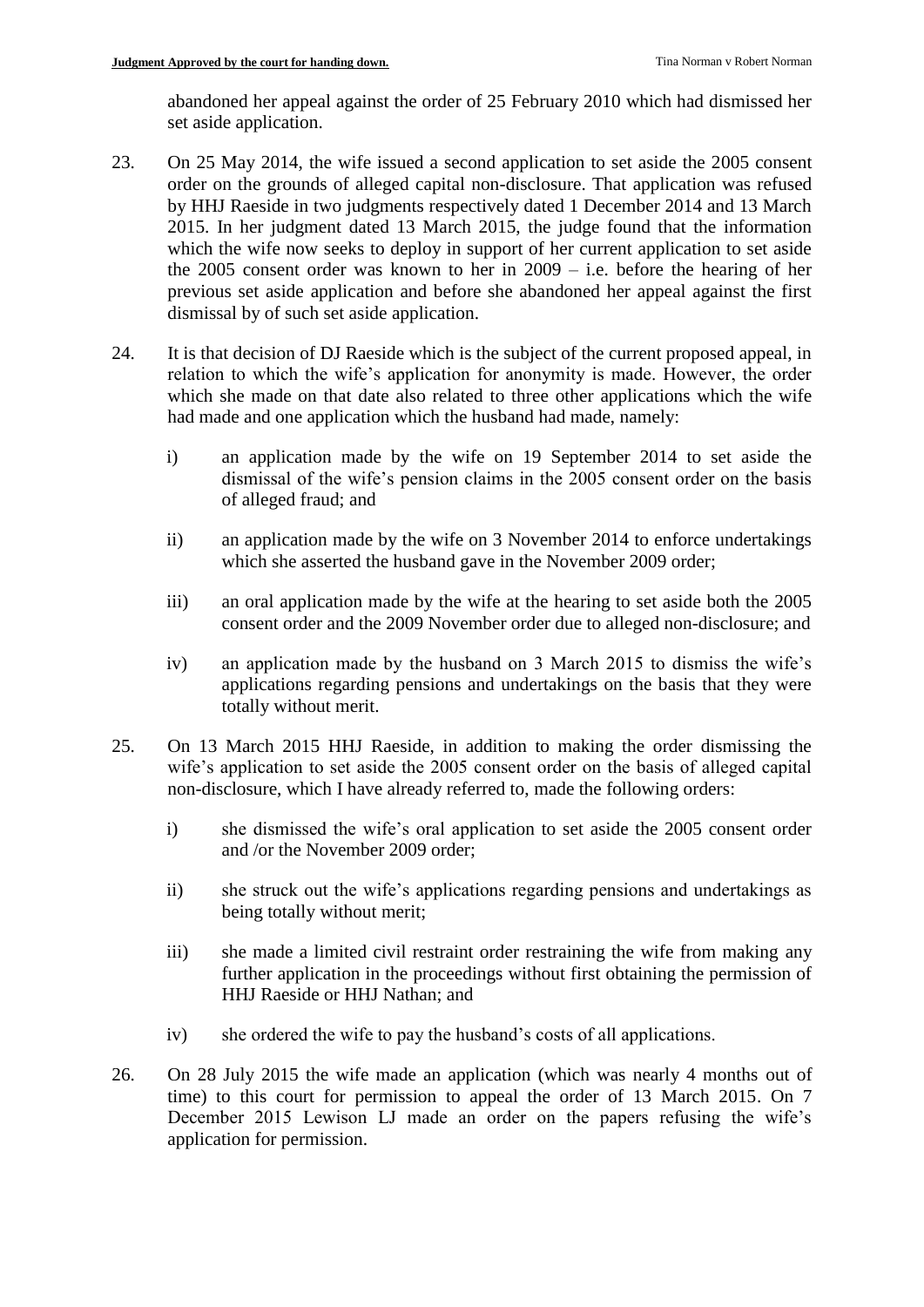# **The events leading up to the present application**

- 27. On 30 June 2016, McFarlane LJ heard the wife's renewed applications for an extension of time and for permission to appeal in open court, although the case had been listed under the husband's and wife's initials. He delivered an ex tempore judgment<sup>7</sup> in public in which he extended the time for issuing the wife's appellant's notice and granted permission for the wife to amend her grounds of appeal. He adjourned consideration of the wife's application for permission to appeal to the full court, with the appeal to follow if permission were granted. The transcript of his judgment included a reference in a quote from a previous judgment of HHJ Raeside to the husband and wife as "Mr Norman" and "Mrs Norman".
- 28. A court reporter from Strand News Service Limited<sup>8</sup> attended the hearing. In response to a question from the reporter, McFarlane LJ stated that no reporting restrictions applied to the case. Counsel for the wife did not refer the court to the earlier order of the Court of Appeal dated 30 June 2011 which contained the reporting restrictions to which I have already referred.
- 29. Despite McFarlane LJ's confirmation, the order made by him on 30 June 2016, which was sealed by the court on 4 July 2016, originally referred to the parties by their initials in the heading.
- 30. On 8 July 2016 Strand News published a report on its database in relation to the permission application. The Daily Mail and the Evening Standard picked up the report and published stories about the permission application. Shortly after those publications, the wife contacted Strand News, the Daily Mail, and the Evening Standard, complaining that the reports were in breach of a reporting restriction order. As a result, Mr James Brewster, the managing director of Strand News, contacted the Judicial Communications Office on 12 July 2016. The JCO responded by email stating that McFarlane LJ had confirmed that no reporting restrictions had applied to the hearing of 30 June 2016.
- 31. On 12 July 2016 Macfarlane LJ's original order of 30 June 2016 was amended under the slip rule by substituting the full names of the parties in the order, in place of the initials in the previous version. This order was sent to Strand News.
- 32. According to the order made by Macur LJ on 3 August 2016, McFarlane LJ listed "the matter of anonymity for an application hearing" before Macur LJ on 3 August 2016. Both the wife and the husband were represented, and the reporter from Strand News also addressed the court. At that hearing Macur LJ's attention was drawn to the anonymity order dated 30 June 2011 made by this court to which I have referred above. By her order, Macur LJ adjourned the wife's application "for either the continuation of the anonymity order made by the Court of Appeal on 30 June 2011, or alternatively for a fresh anonymity order" to be heard on the same day as, and immediately following the adjourned permission to appeal hearing and hearing of the appeal (if permission granted). In addition, Macur LJ made an interim anonymity order pending resolution of the issue of anonymity by the full court to the effect that the order made by the Court of Appeal on 30 June 2011 restraining any publication or

1

 $7$  [2016] EWCA Civ 945.

<sup>&</sup>lt;sup>8</sup> Strand News Service Ltd is one of the UK's major providers of court reports. It does not publish articles directly to the public but sends its reports to media news desks via emails. The subscribers to its services include national newspapers, radio and television stations, and a large number of regional newspapers.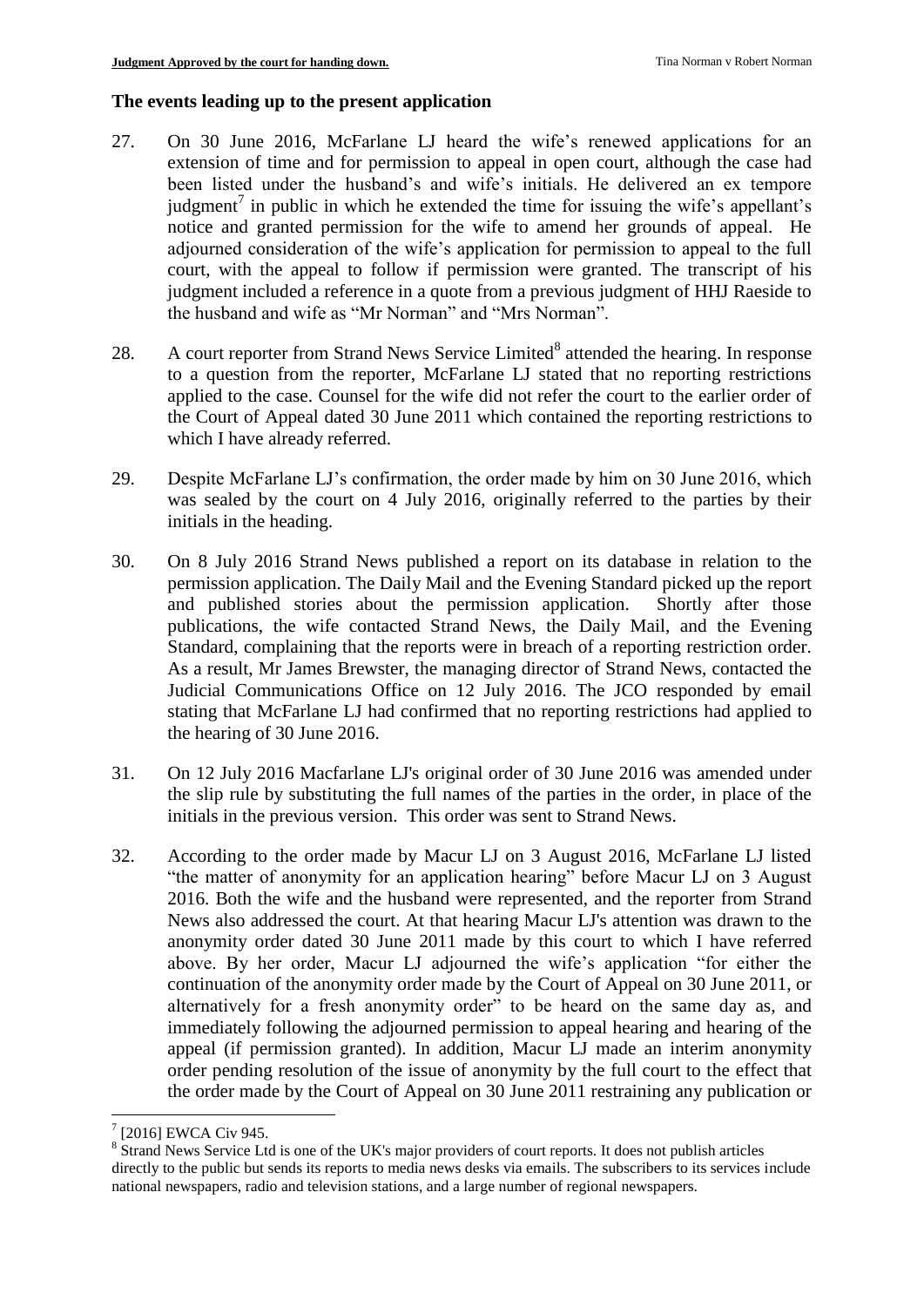revelation of the name or address or other details of the parties, should continue to apply to the appeal and the application for permission to appeal pending a final decision on anonymity by this court. She also required the wife to serve the order on "such newspaper and sound all television broadcasting or cable satellite or program services as she sees fit" and/or on such other persons as she thought fit. The husband was also given permission to do so. The court was also required to give national media organisations notice of the hearing of the wife's substantive application for an anonymity direction by use of the Press Association Copy Direct Service.

- 33. On 15 December 2016 the wife duly informed the media parties of the listed hearing date for the anonymity application and the permission to appeal application.
- 34. I observe at this stage that there has been no formal paper application by the wife for anonymity directions in relation to these proceedings. That is an error on the part of her legal representatives. This court needs to have a properly formulated paper application, rather than some vague oral application or one that is made by letter. In future (and subject to the exception below), this court will expect that any application for this court to hear an appeal, or an application for permission to appeal, relating to financial relief proceedings either in private, or subject to reporting restrictions which anonymise the parties or prevent publication of information relating to the application ("an anonymity application"), will be the subject of a formal court application<sup>9</sup>, setting out the grounds and supported by necessary evidence, upon which the anonymity application is based. Notice of the intended anonymity application, a copy of the Notice of Appeal and any evidence in support of the anonymity application should also be given by the applicant to media organisations by service on the Press Association's Copy Direct Service. The exception to which I refer is as follows: in a financial remedy appeal, where all that is sought is to anonymise the names and dates of birth of minor children or, for example, to restrict publication of information relating to where they attend school, or about their medical condition, and the parties agree, a formal application may not be necessary. However, even in such a case, a letter should be sent to the court indicating that such an application will be made and stating that the court may wish to consider whether the press should be informed.

### **The respective arguments of the parties in relation to the anonymity application**

#### **The wife's submissions**

1

- 35. The submissions of Mr Waszak on behalf of the wife in relation to the anonymity application may be summarised as follows:
	- i) The publication of a number of articles in the national press following her permission to appeal hearings on 11 March 2011 and 30 June 2016 resulted in her being the subject of "scathing personal criticism". There were also incorrect references to the husband's £1 million fortune.

<sup>&</sup>lt;sup>9</sup> If the application is made at the same time as the Appellant's Notice is filed, then the anonymity application can be made by inclusion of the proposed order sought in Section 9C of the standard form and by inclusion of, or reference to, the evidence in support of the anonymity application, in section 10. If the anonymity application is made later, then it will need to be made by means of the issue of a separate application notice and payment of the applicable application fee. In the first instance, the Notice of Appeal, and evidence in support of the anonymity application may use initials.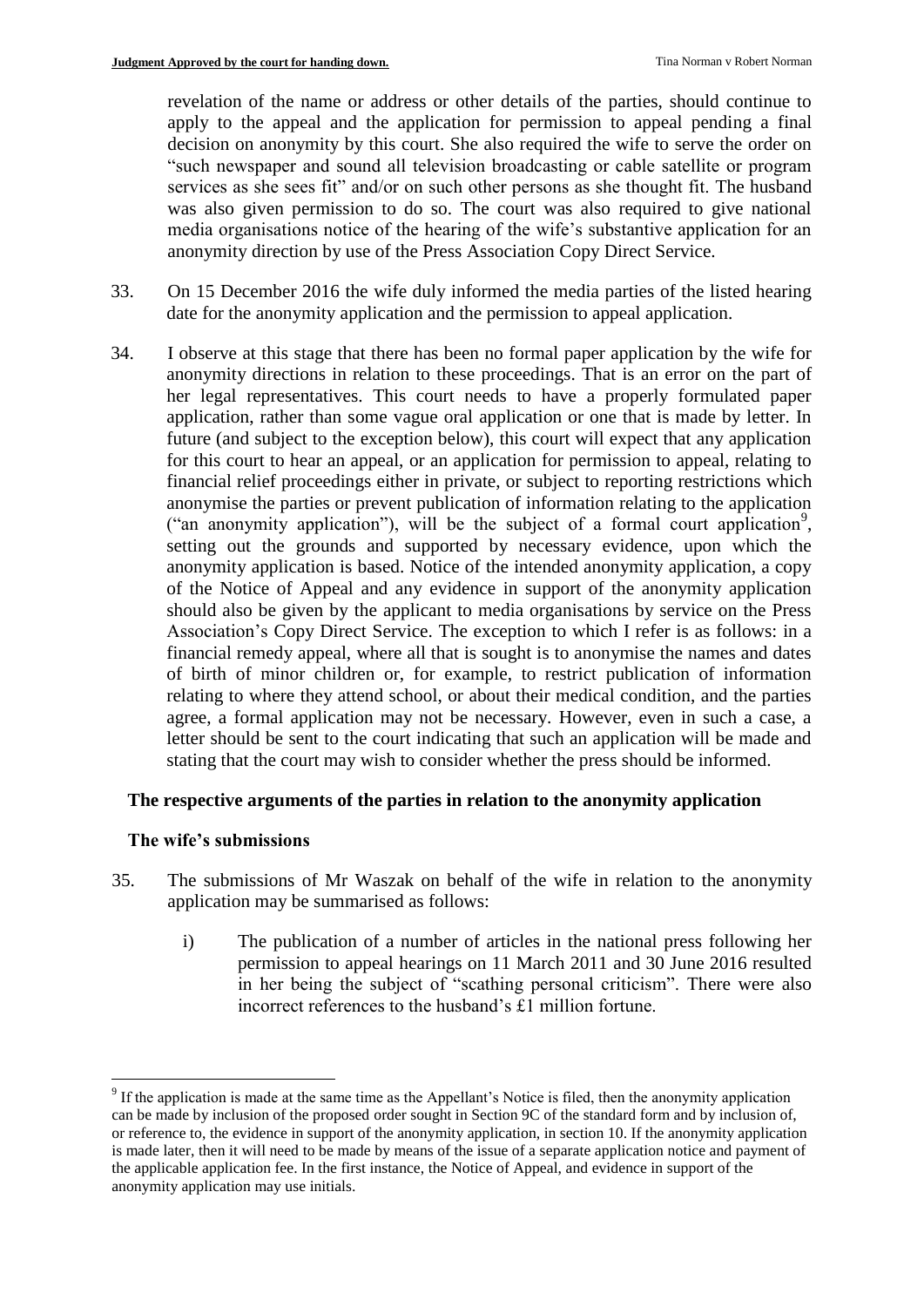- ii) That had led to numerous unpleasant comments by the various papers' readership and further dissemination in internet articles in various different countries. Those comments about the wife and the nature of her case were deeply hurtful and distressing to the wife. She was extremely concerned about the effect on her job prospects and her professional and social reputation.
- iii) The wife was profoundly concerned about the effects of publicising her name and that of the husband's in relation to these proceedings, on their two children. Though both of them were now adults, they remained at a formative stage in their lives: 19 and 22 years old, in university education and professional training respectively.
- iv) The wife brought this appeal as a private individual in relation to a private financial matter concerning her divorce with her ex-husband. She was not a public figure and never had been. That was true also of her ex-husband. She had never sought to publicise the nature of these proceedings. She did not see how it could be said that knowledge of her and her ex-husband's name in these ancillary relief proceedings between two private individuals was in the public interest. She wanted to conduct her private life without the glare of public scrutiny and public criticism.
- v) The anonymisation of the names of the parties did not prevent the case and its contents from being reported. Any public interest in knowing about the details of the case was not restricted by anonymising her name or that of her ex-husband.
- vi) The proceedings had been the subject of anonymity orders since the Court of Appeal's order made on 30 June 2011. The reasons for anonymity remained the same and were as equally valid as when the anonymity order was first made.
- vii) This case concerns matrimonial ancillary relief. The appeal concerns misrepresentation or fraud and its effect on a consent order. Such proceedings were "quintessentially private business" *DL v SL (Ancillary Relief Proceedings: Anonymity)* [2015] EWHC 2621 (Fam), para 11; 1 WLR 1259; p1263 at D-E. This was a category of court business that was so personal and private that in almost every case where anonymisation was sought the right to privacy would trump the right to unfettered freedom of expression (para 10, p1263 at B).
- viii) In *DL v SL*, Mostyn J referred to four sources for his conclusion that ancillary relief or financial relief proceedings were protected by the anonymity principle:
	- a) Parliament's provision in FPR r27.10 that they be heard in private.
	- b) That the parties are compelled to provide highly personal and private information which cannot be used save for the purposes of the proceedings.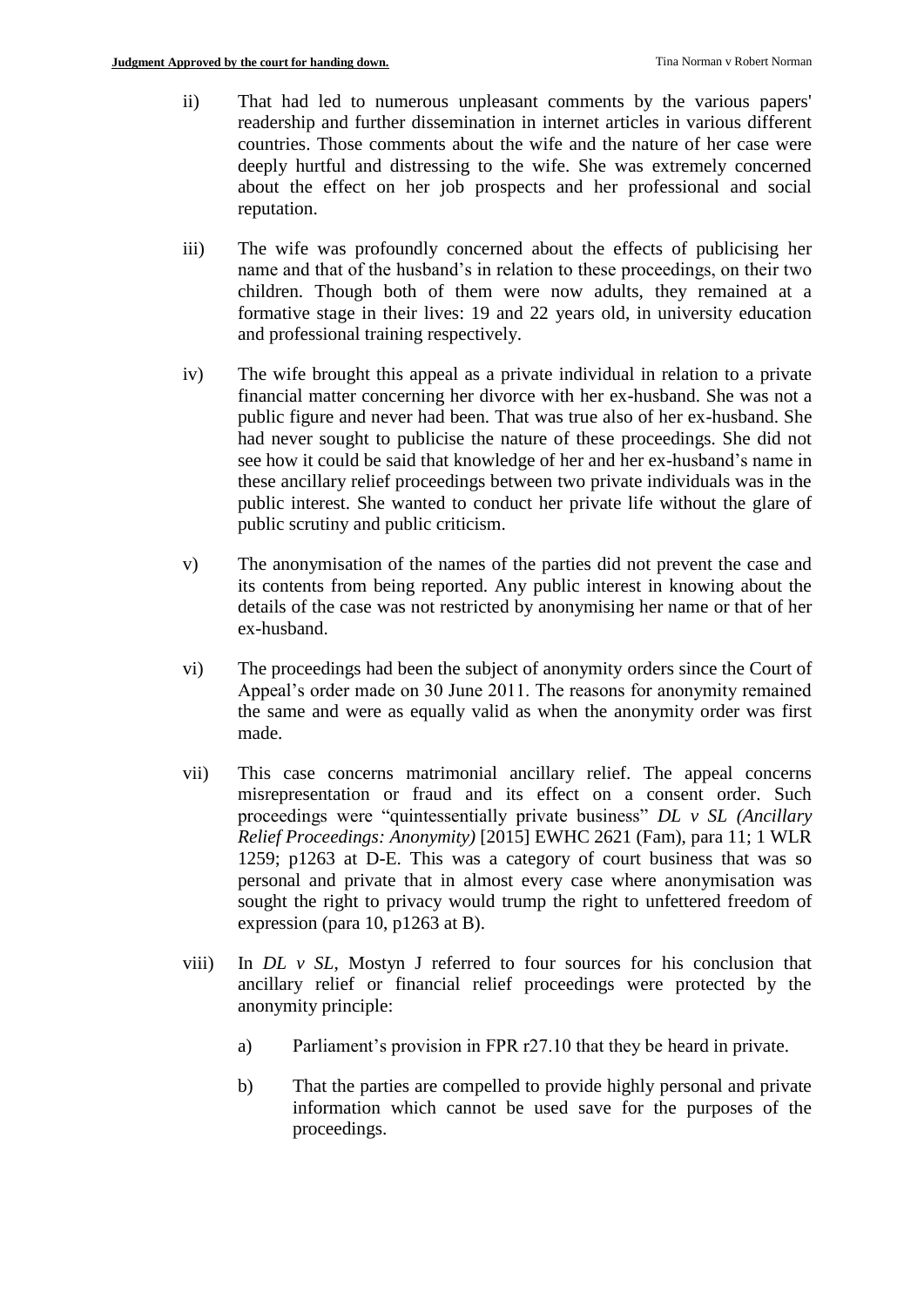- c) Article 14 of the 1966 International Covenant on Civil and Political Rights, which provides that the press/public can be excluded from a trial when the interest of the private lives of the parties so requires, and that judgment is not required to be public in matrimonial disputes.
- d) That the Judicial Proceedings (Regulation of Reports) Act 1926, which recognises and protects the private nature of divorce proceedings, applies to proceedings for ancillary relief (though this is the subject of judicial discussion).
- ix) In relation to the fourth point, the Court of Appeal had not given a clear answer. In *Clibbery v Allan and Another* [2002] EWCA Civ 45; [2002] Fam 261 at p286 C, para 72, Dame Elizabeth Butler-Sloss said that:

"[Munby J] also pointed out that the Judicial Proceedings (Regulation of Reports) Act 1926 (as amended by the Domestic and Appellate Proceedings (Restriction of Publicity) Act 1968), protects ancillary relief proceedings from press publication. This may be the case but we heard no argument on it".

x) In *DL v SL* Mostyn J (at para14, p1264 at F-H) clearly raised the position regarding anonymity during an ancillary relief appeal, and suggested that it should be revisited in the light of *X v Dartford and Gravesham NHS Trust* [2015] 1 WLR 3647:

"[…..] he referred with some force to the fact that in the Court of Appeal and the Supreme Court an ancillary relief appeal will be heard in open court in the full glare of publicity, and questions why the position should be different at first instance. That may be true, although even in appeals anonymisation has been granted where the interests of family life with minor children might be imperilled by publicity [.....] It does seem to me, however, that the appellate courts may have to reconsider the position in the light of the recent decision of *X v Dartford and Gravesham NHS Trust* [……]"

- xi) The wife adopted the arguments of Mostyn J, and emphasised that in her own ancillary relief appeal(s) the Court of Appeal had already recognised that anonymity should be granted.
- xii) *X v Dartford and Gravesham NHS Trust* [2015] EWCA Civ 96; [2015] 1 WLR 3647 identified the following relevant principles, in particular at paragraphs 17 and 27:
	- a) An application for anonymity gave rise to tension between the principle of open justice and the need to do justice in the individual case.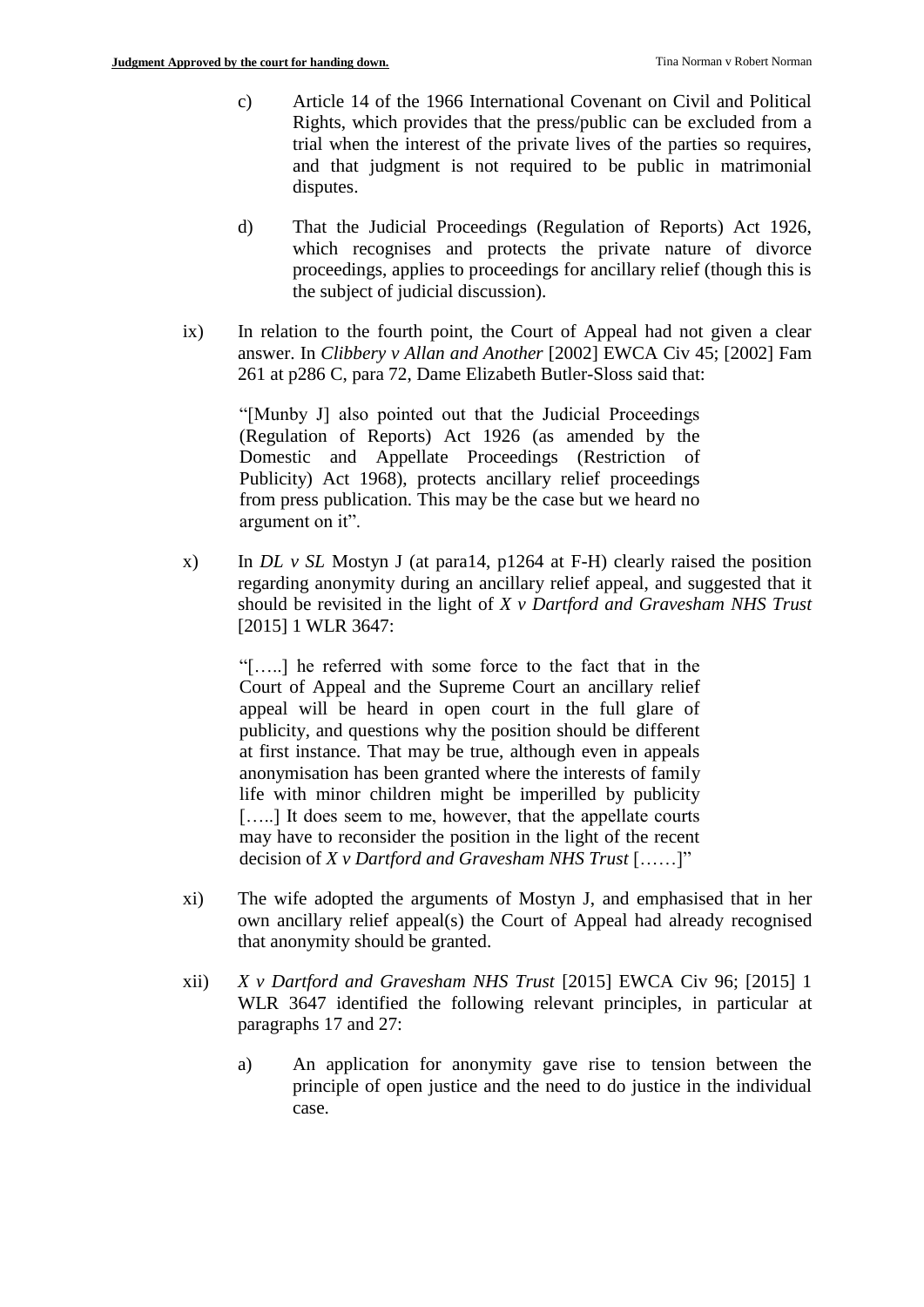- b) This could also be expressed as whether it was necessary to interfere in the Article 10 rights of the public and the press in order to protect the individual's Article 8 rights.
- c) In either case the test was one of necessity. The derogation had to be the minimum that was consistent with achieving the ultimate purpose of doing justice in the instant case.
- xiii) The principle of open justice and the right to freedom of expression (both in the common law and in Article 10 of the ECHR Convention) did not require that the parties' names be public in these proceedings and did not outweigh the wife's common law and Article 8 rights to privacy in ancillary relief proceedings:
	- a) The identity of the parties was less integral to the appellate stage of the proceedings, which is not fact finding and concerns in the main principles of law.
	- b) There was therefore little or no public interest in reporting the identity of the parties within any report of the appellate stage of proceedings.
	- c) Public reporting of the identity of the parties in the appellate stage of the proceedings necessarily fatally undermined privacy in the first instance stage of the proceedings.
	- d) There was no principled reason why anonymity should not apply at the appellate stage of proceedings.
	- e) Previous articles (which the wife had successfully removed from the internet) demonstrated the public shaming to which the wife had been subjected when she had exercised her appeal rights: the principle of open justice included the public interest in the effective administration of justice, which was undermined when a party was dissuaded from pursuing an appeal by publicity about deeply personal financial matters.
	- f) Justice could not be said to be done or to be seen to be done in an ancillary relief appeal when and appellant could only pursue one legal right (ancillary relief) by accepting the abrogation of another right (privacy).
- xiv) Mostyn J's suggestion that the law on anonymity orders in ancillary relief appeals ought to be revisited in the light of *X v Dartford and Gravesham NHS Trust* was strengthened by the more recent Supreme Court case of *PJS v News Group Newspapers Ltd* [2016 UKSC 26; [2016] 2 WLR 1253, a case that concerned an interim anonymity injunction (rather than an anonymity order).
- xv) The same principles as recognised in *PJS v News Group Newspapers Ltd*  applied with regard to private financial conduct/information in the present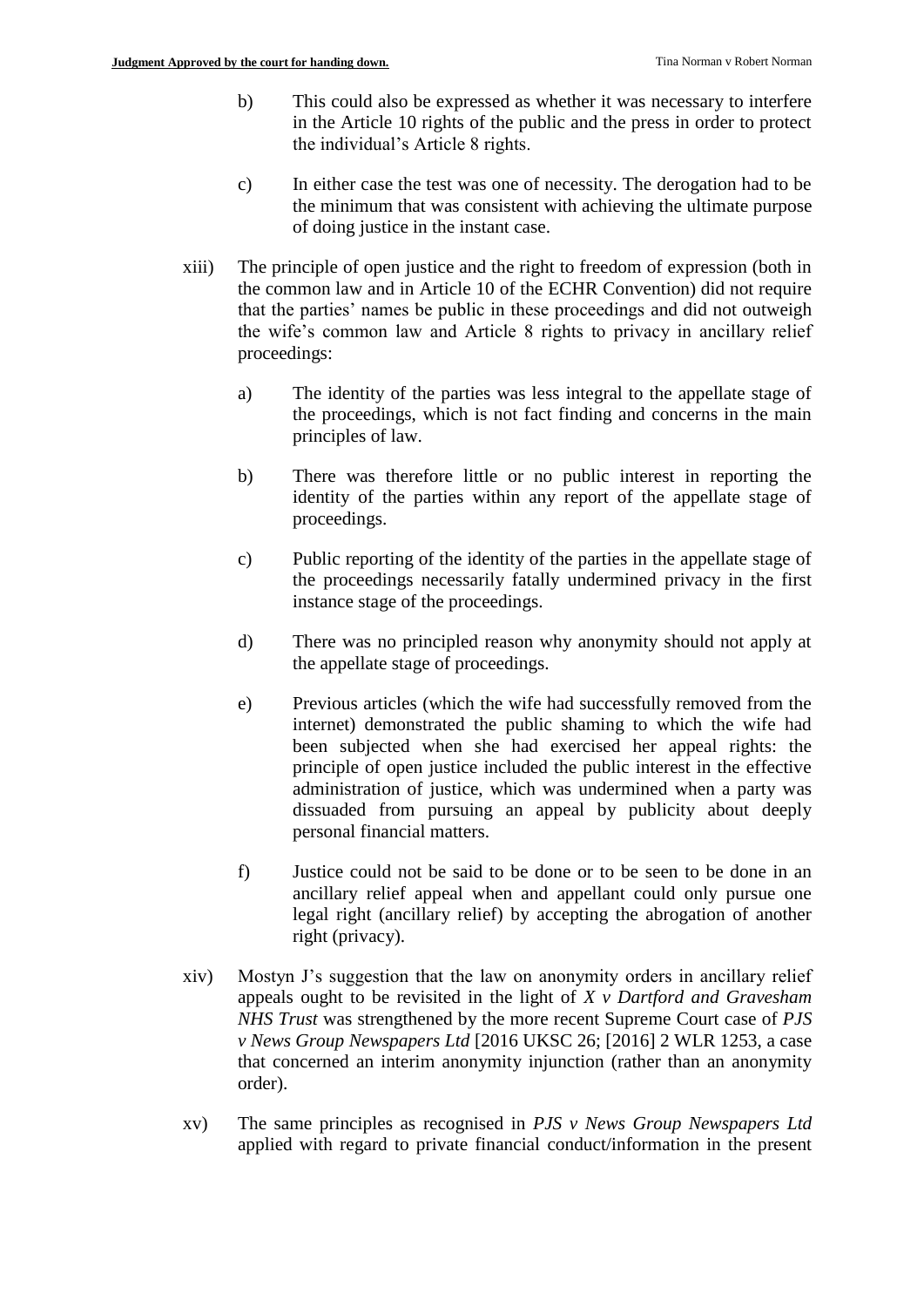context of an anonymity order in ancillary relief proceedings, as much as to the sexual conduct/information relevant in *PJS*.

xvi) Accordingly the anonymity order remained justified in all the circumstances of this case and should be preserved in the terms already ordered.

#### **The husband's submissions**

- 36. Mr Glaser and Mr Blatchly on behalf of the husband referred to the relevant authorities but emphasised that the husband remained neutral on the issue of anonymity.
- 37. They referred to *Pink Floyd Music Ltd v EMI Records* [2010] EWCA Civ 1429 and emphasised that the test was one of necessity. If the court was satisfied that it was necessary to derogate from the principle of open justice, it must do so to the minimum extent possible to achieve the purpose.
- 38. They also referred to *DL v SL* [2015] EWCA 2621 (Fam) paragraph 10 in which Mostyn J expressed his clear view that there were some categories of court business that were so private that in almost every case where anonymisation was sought the right to privacy would trump the right to freedom of expression. They also referred to the fact that although appeals of financial relief orders were normally held in open court, at paragraph 13 of *DL v SL,* Mostyn J suggested that the appellate courts might have to consider the position in light *of JX MX v Dartford & Gravesham NHS Trust & Ors*.
- 39. They also referred to the fact that there was a difference of judicial opinion in the Family Division as to whether the effect of FPR r.27.10 makes family proceedings private or simply offers a starting point.
- 40. They submitted that, given that so much had already been reported in relation to the present case without anonymity and such information was already in the public domain, the normal rule should be applied and it was difficult to see merit in the argument for anonymity.

### **The submissions of the media parties**

- 41. Mr Wolanski, on behalf of the media parties, opposed the continuation of the anonymity order. He referred to the relevant legal principles and emphasised that the general rule in the Court of Appeal is that appeals against orders for financial remedies are ordinarily heard in open court and without any order for anonymisation: see *K v L* [2011] EWCA Civ 550 per Wilson LJ at [25].
- 42. He referred to various authorities supporting the proposition that only exceptional circumstances justified the departure from the normal principle of open justice. These included: *Global Torch Ltd v Apex Global Management Ltd and others* [2013] EWCA Civ 819; [2013] 1 WLR 2993; *Guardian News and Media and Others v HM Treasury and Others* [2010] UKSC 1 [2010] 2 AC 697; and *R v Legal Aid Board, Ex p Kaim Todner* [1999] QB 966.
- 43. Mr Wolanski submitted that, based on the authority of cases such as *Campbell v MGN* [2004] 2 AC 457, *In Re S* [2005] 1 AC 593 and *Murray v Express Newspapers Ltd*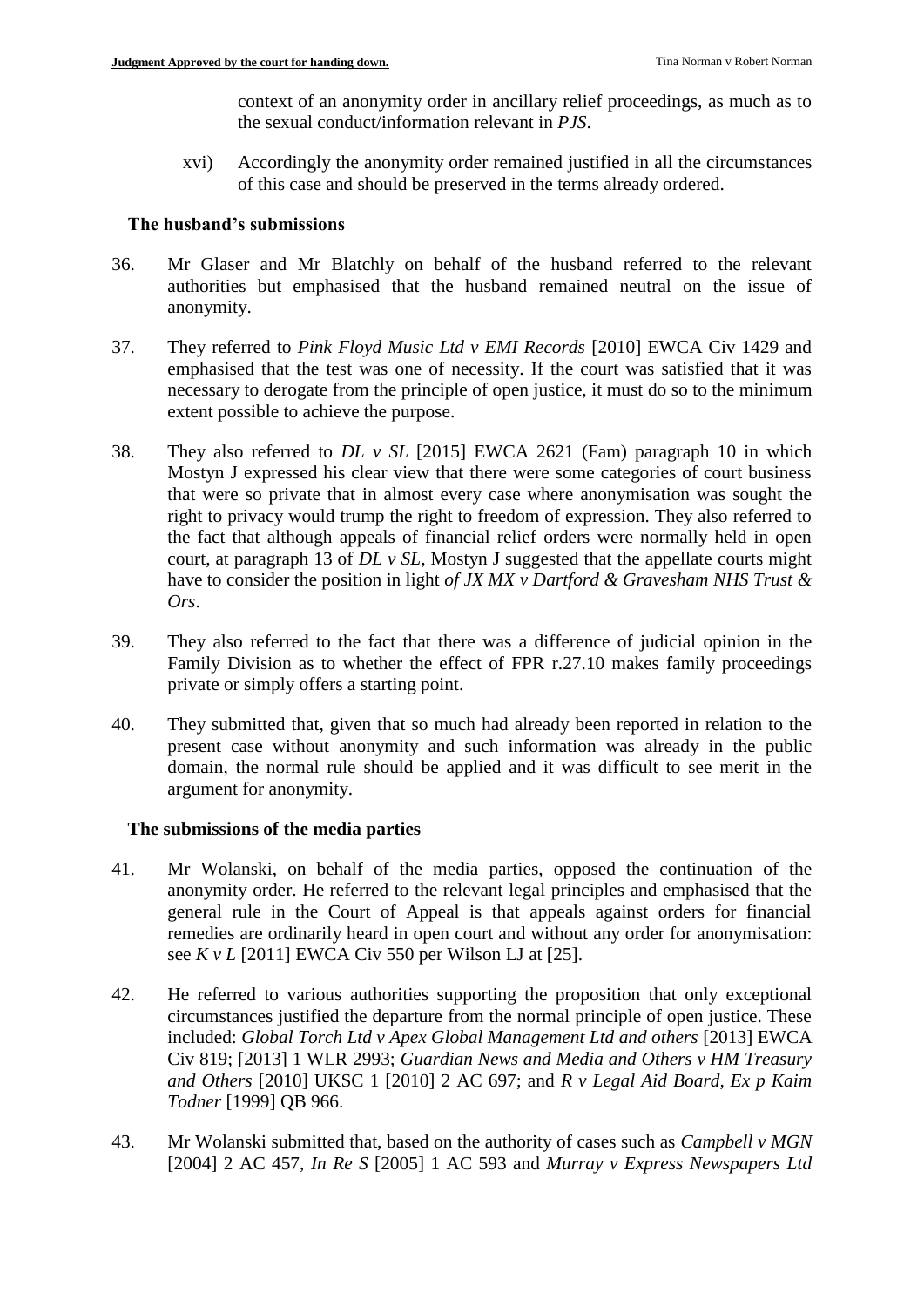[2009] Ch 481, the correct approach, when the court was considering any application for an order restricting reporting, involved two stages: the first was for the court to assess whether an individual's Article 8 rights were engaged; if those rights were engaged, then, as the second stage, the court had to conduct the 'ultimate balancing test' balancing exercise mandated by the House of Lords in *In Re S*.

- 44. He distinguished the position which applied to hearings at first instance in relation to applications for financial remedies, from the position in the Court of Appeal, where appeals were heard in open court. He pointed out that, at first instance, such cases were heard in private in the Family Court and Family Division of the High Court pursuant to rule 27.10 of the Family Procedure Rules ("the FPR"). However, unlike in other types of case presumptively heard in private, accredited members of the press had a right to attend such hearings: FPR r.28.11(2)(f). He explained that this unusual hybrid had given rise to considerable uncertainty about the extent to which the media were free to report financial remedies cases at first instance: see e.g. per Mostyn J in *Appleton & Gallagher v News Group Newspapers and PA* [2015] EWHC 2689 at [6] and at [9] - [15] who had held that that the implied undertaking arising out of obligations of disclosure in such cases operated effectively to prevent publication of any evidence from such cases. However, he acknowledged at [18] that his conclusion might be wrong.
- 45. Mr Wolanski explained that there was also uncertainty as to whether the Judicial Proceedings (Regulation of Reports) Act 1926, which limits what can be reported about cases "for dissolution of marriage, for nullity of marriage, or for judicial separation, or for the dissolution or annulment of a civil partnership or for the separation of civil partners" applied to proceedings for ancillary relief: see *Rapisarda v Colladon* [2014] EMLR 26. He emphasised, however, that on this application the court did not need to enter those choppy waters. Neither the operation of the implied undertaking nor the 1926 Act had the effect of conferring anonymity on participants in ancillary relief proceedings. More importantly, Mr Wolanski submitted, whatever the position at first instance, the position in the Court of Appeal was different. There could be no question of the implied undertaking continuing to impose any restraint on reporting, since the cases were heard in open court. Further, the 1926 Act explicitly permitted the publication of the names of the parties: see s.1(1)(b)(i).
- 46. Mr Wolanski urged this court not to accede to the wife's invitation to change its practice so as to anonymise appeals in ancillary relief proceedings. He submitted that the default position in appeals to the Court of Appeal in ancillary relief cases should remain that of openness. He contended that the evidence before the Court of Appeal in appeals was nothing like the evidence before the High Court in applications under CPR 21.10(1) for the authorisation of settlements involving children and protected parties, the situation considered by the Court of Appeal in *Gravesham*.
- 47. Whilst publication of evidence emerging in the Court of Appeal concerning parties' financial means and needs may engage their article 8 rights, it would not necessarily do so. There would be cases, such as the present case, where the focus was entirely on one party's financial disclosure, so the Court of Appeal would not be required to explore the other party's assets or needs at all.
- 48. Thus, Mr Wolanski submitted, the default position should remain one of openness; if a sufficient case were made out for a departure from that default position, it could be assessed on its merits in accordance with the above principles.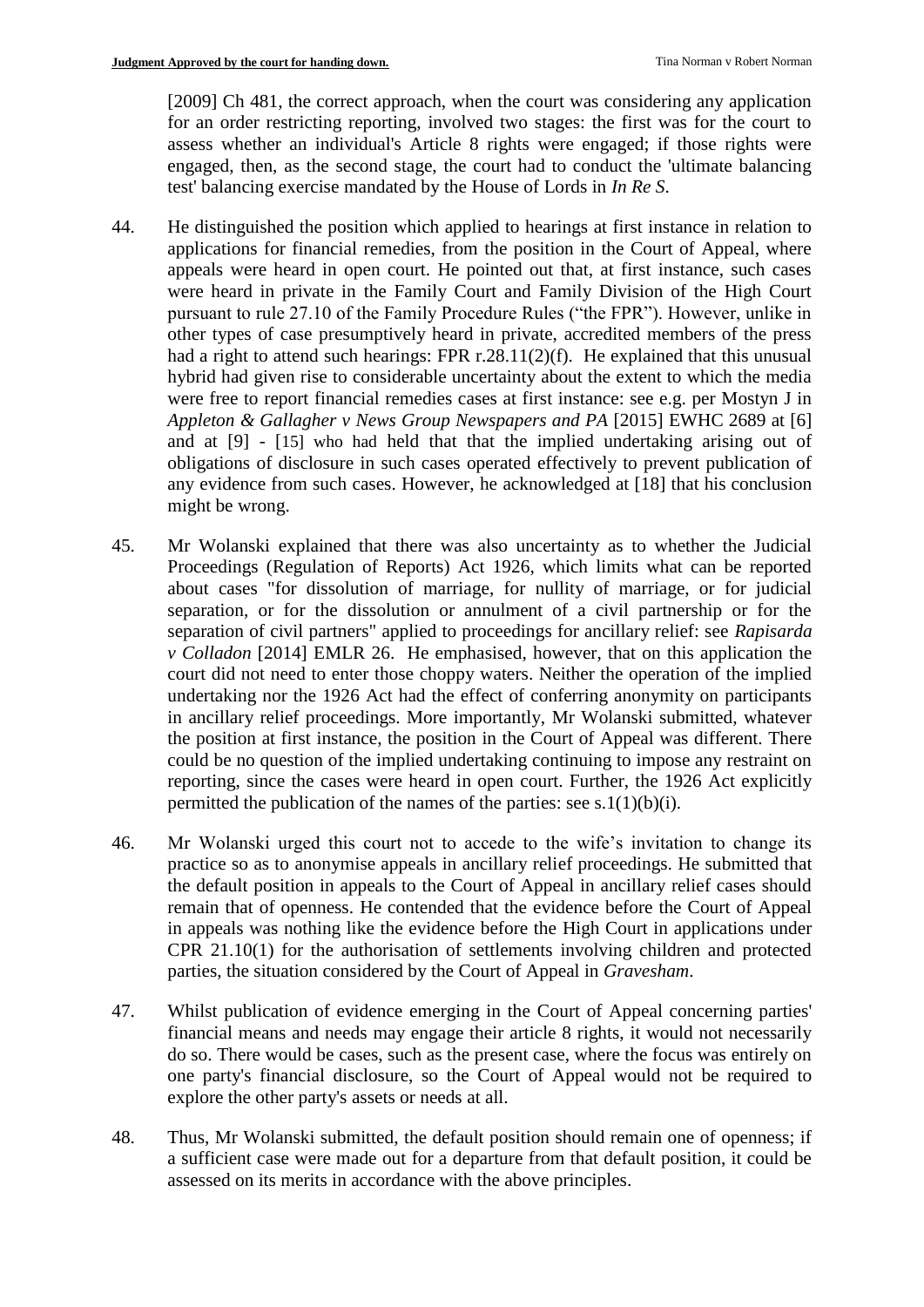- 49. So far as the current case was concerned, Mr Wolanski argued that it was not strictly necessary to depart from open justice in the interests of justice. The wife had not been dissuaded from pursuing her appeal by publicity nor would the lifting of the anonymity order make any difference to the administration of justice.
- 50. Mr Wolanski submitted that, as far as the media parties were aware, the evidence before the court in this case did not concern the wife's private or family life at all. Rather it concerned the husband's alleged attempt to defraud her by failing to disclose relevant assets in previous litigation. The case did not concern children; nor was anything said in the case about intimate aspects of the wife's relationship with the husband. There was little if any evidence before the court about the wife's means and needs. Reports of the proceedings would not therefore engage her article 8 rights.
- 51. If the wife's article 8 rights were not engaged, there was no need for the court to consider whether the countervailing interest in reporting the proceedings was sufficient to justify the interference with those article 8 rights. If, however, the court did need to conduct the 'ultimate balancing test', that test had to come clearly down on the side of publicity.
- 52. Mr Wolanski further submitted that the public interest in reporting such proceedings was served by reports which engaged the interest of readers. Anonymised reports were much less likely to do so, as explained by Mr Brewster, the managing director of Strand News. There was a specific public interest in this case, which raised issues of wider public importance, again as explained by Mr Brewster.
- 53. He submitted that there were two further reasons why this application should be rejected. First, by reason of the events that occurred on or around 8 July 2016 during and immediately after the hearing before McFarlane LJ, the case had already been widely reported. It was therefore questionable whether an anonymity order would serve any real purpose. Second, there was no reason for the husband to be anonymised, as he himself recognised. Accordingly, the application for anonymity should be rejected.

### **Discussion and determination**

### **The relevant principles governing this court's approach to anonymisation**

54. The general rule, governing this court's approach to hearings in public, and anonymisation, is stated in CPR 39.2(1). This provides:

> " $39.2$ — $(1)$  The general rule is that a hearing is to be in public".

However, that general rule is subject to the discretionary exceptions set out in CPR 39.2(3) and (4):

"(3) A hearing, or any part of it, may be in private if-

(a) publicity would defeat the object of the hearing;

(b) it involves matters relating to national security;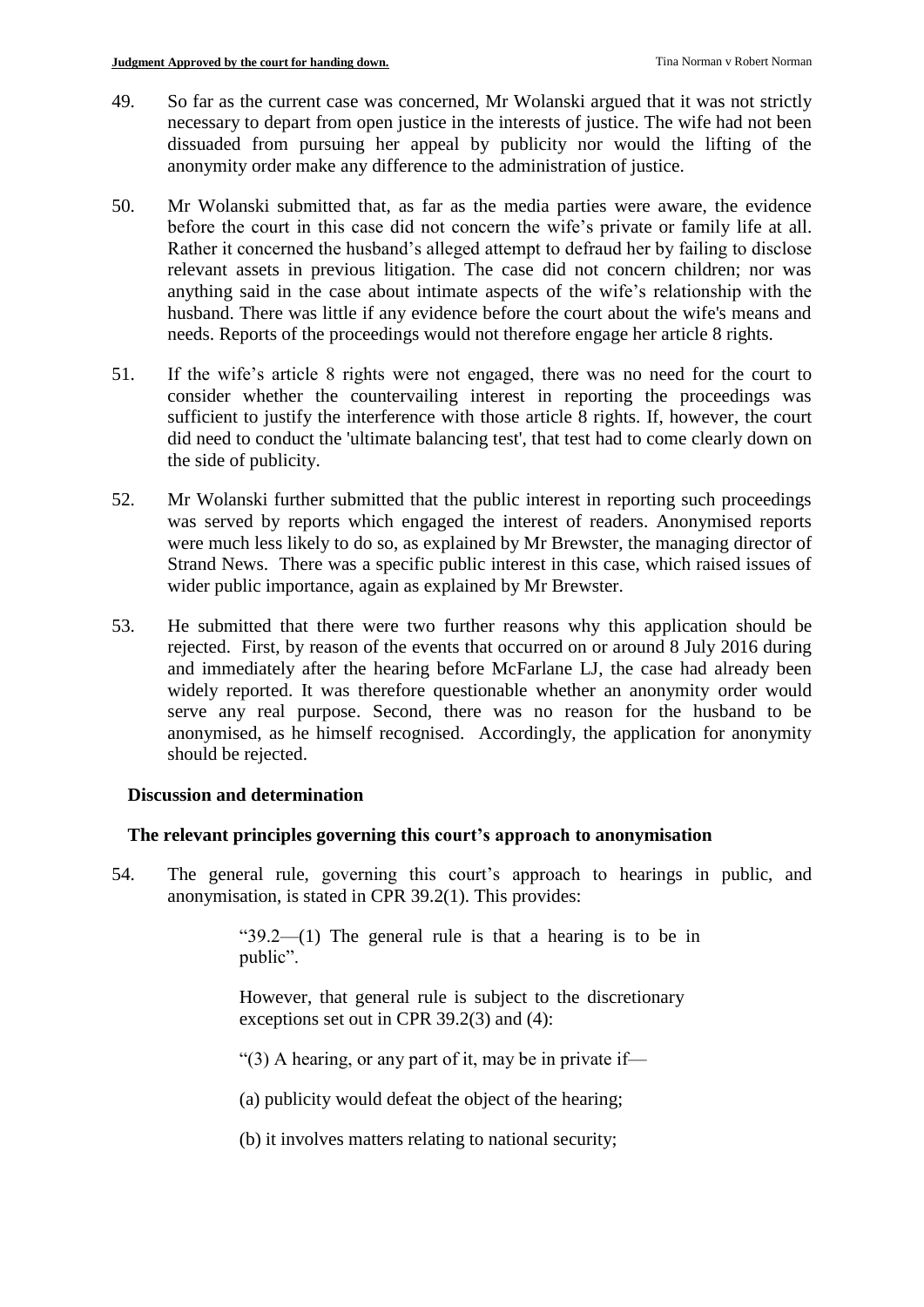(c) it involves confidential information (including information relating to personal financial matters) and publicity would damage that confidentiality;

(d) a private hearing is necessary to protect the interests of any child or patient;

(e) it is a hearing of an application made without notice and it would be unjust to any respondent for there to be a public hearing;

(f) it involves uncontentious matters arising in the administration of trusts or in the administration of a deceased person's estate; or

(g) the court considers this to be necessary, in the interests of justice.

(4) The court may order that the identity of any party or witness must not be disclosed if it considers non-disclosure necessary in order to protect the interests of that party or witness<sup>"</sup>

55. The relevant human rights engaged, or potentially engaged, in an application for anonymisation are respectively articles 6, 8 and 10 of the European Convention for the Protection of Human Rights and Fundamental Freedoms ("the Convention"). These are as follows:

> "6.1. In the determination of his civil rights and obligations or of any criminal charge against him, everyone is entitled to a fair and public hearing within a reasonable time by an independent and impartial tribunal established by law. Judgment shall be pronounced publicly but the press and public may be excluded from all or part of the trial in the interests of morals, public order or national security in a democratic society, where the interests of juveniles or the protection of the private life of the parties so require, or to the extent strictly necessary in the opinion of the court in special circumstances where publicity would prejudice the interests of justice.

……

8.1. Everyone has the right to respect for his private and family life, his home and his correspondence.

2. There shall be no interference by a public authority with the exercise of this right except such as is in accordance with the law and is necessary in a democratic society in the interests of national security, public safety or the economic wellbeing of the country, for the prevention of disorder or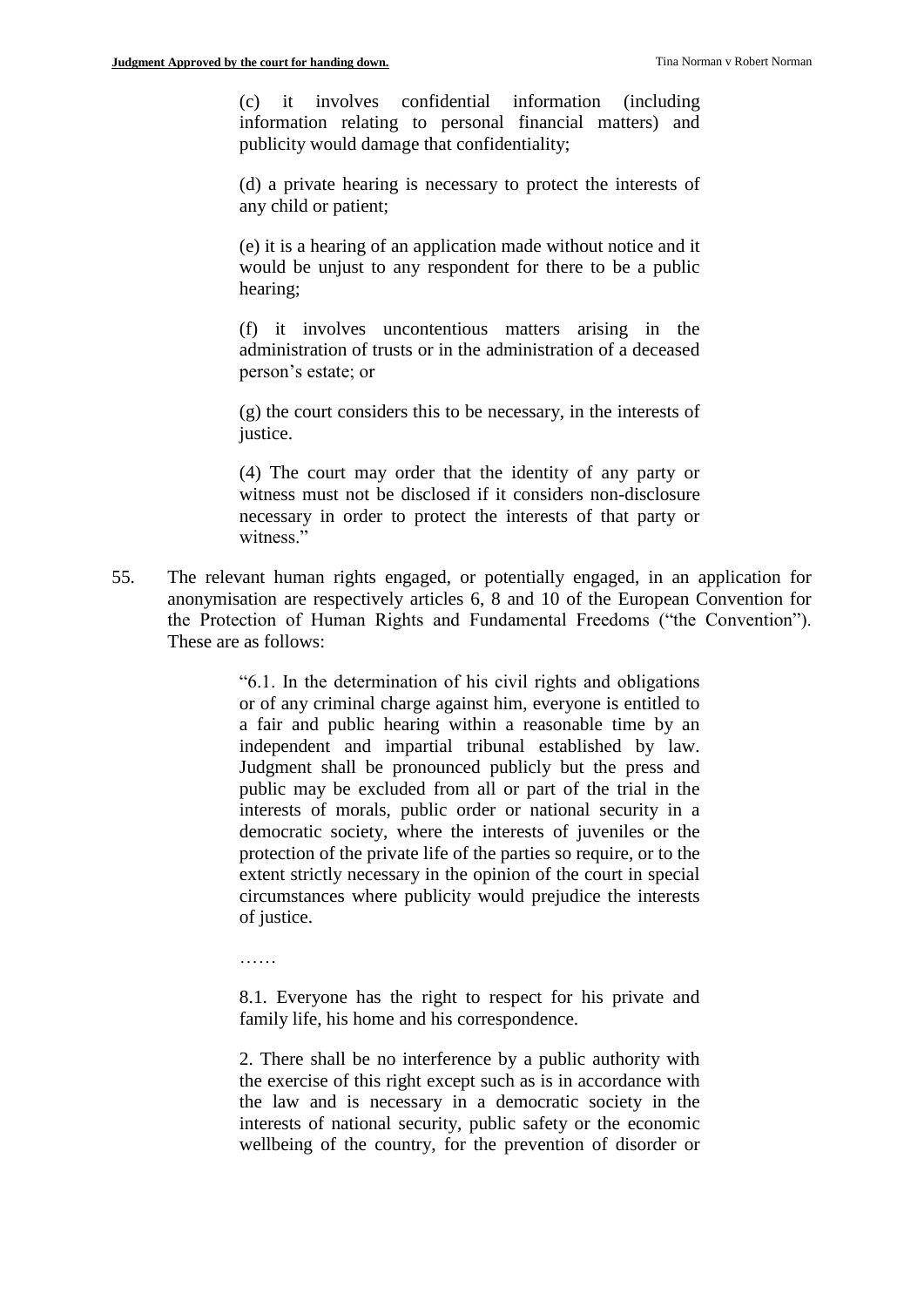crime, for the protection of health or morals, or for the protection of the rights and freedoms of others.

……

10. 1. Everyone has the right to freedom of expression. This right shall include freedom to hold opinions and to receive and impart information and ideas without interference by public authority and regardless of frontiers. …...

2. The exercise of these freedoms, since it carries with it duties and responsibilities, may be subject to such formalities, conditions, restrictions or penalties as are prescribed by law and are necessary in a democratic society**,**  in the interests of national security, territorial integrity or public safety, for the prevention of disorder or crime, for the protection of health or morals, for the protection of the reputation or rights of others, for preventing the disclosure of information received in confidence,........."

- 56. The principle of open justice and its importance has been consistently and repeatedly emphasised by the courts in the context of applications for private hearings, anonymisation and injunctions restraining publication. Only exceptional circumstances justify the departure from the normal principle. A useful historical analysis of some of the more important cases, both before and after the Human Rights Act 1998, ranging from *Scott v Scott* [1913] AC 417 to *Al Rawi v Security Service (JUSTICE intervening)* [2012] 1 AC 531, is given by Maurice Kay LJ in *Global Torch Ltd v Apex Global Management Ltd and others* [2013] EWCA Civ 819.
- 57. The practice of this court and the principles which it applies are clear. In *Pink Floyd Music Ltd v EMI Records Ltd, Practice* Note [2011]1 WLR 770, Lord Neuberger of Abbotsbury MR stated the practice to be as follows:

"Privacy and anonymisation ……

- 66. I consider, therefore, that the present appeal provides a good opportunity for this court to make it clear that a private hearing or party anonymisation will be granted in the Court of Appeal only if, and only to the extent that, a member of the Court is satisfied that it is necessary for the proper administration of justice.
- 67. The fact that the first instance judge granted or refused to permit a private hearing or anonymisation cannot be conclusive of such issues in the Court of Appeal (although the judge's refusal of such relief will, in most cases, render any subsequent application on appeal pointless). A first instance judge's decision on such an issue self-evidently does not bind the Court of Appeal, and cannot determine how an appeal in this court proceeds. However, this court would normally pay close regard to the judge's decision, especially if expressed in a reasoned judgment. Nonetheless, in relation to appeals, the Court of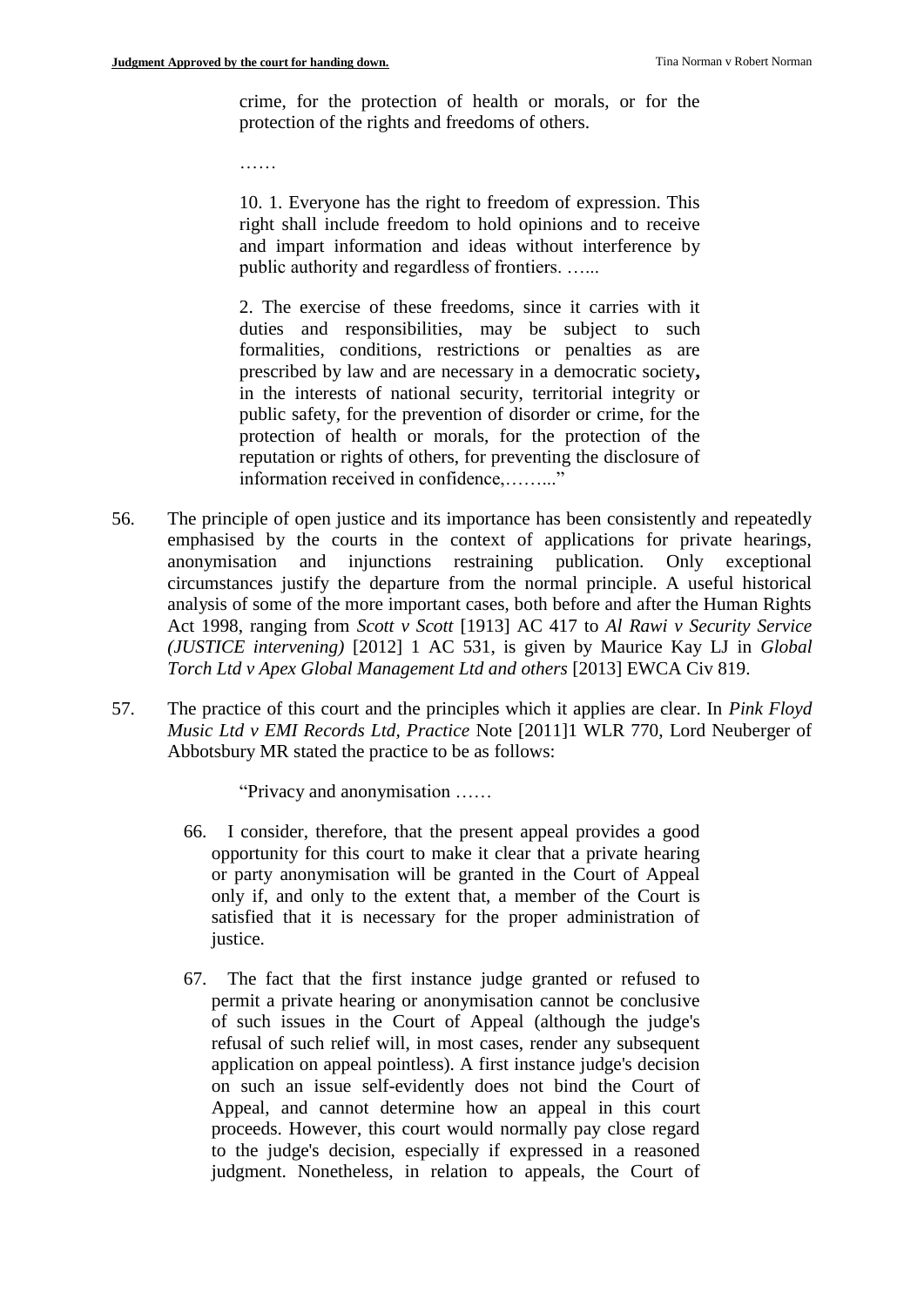Appeal should not depart from the general rule that litigation is to be conducted in public, unless a judge of that court is persuaded that there are cogent grounds for doing so.

- 68. In a case where permission to appeal is required from this court, then, where the applicant wants a private hearing or anonymisation, the correct procedure is to apply for an appropriate order at the time permission to appeal is sought. If another party to such an appeal wants a private hearing or anonymisation, or in a case where permission to appeal has been granted below, if any party has such a wish, the party concerned should make an appropriate written application to this court. Where any application for a hearing in private or anonymisation is made, it will be referred to a single Lord Justice, who will, at any rate initially, consider it on paper. If such an application is granted *ex parte* and another party (or a representative of the media) objects, the order will, of course, be reconsidered.
- 69. Of course, particularly in a case in which anonymisation or privacy was granted below, where anonymisation or privacy is sought in an appeal to this court, it would (at least in the absence of unusual circumstances) be appropriate for the parties and the court to maintain anonymisation or privacy on an interim basis, without a direction from a judge of this court, until it was possible for this court to rule on the question of whether an order for anonymisation or privacy should be made."
- 58. In *Practice Guidance (Interim Non-disclosure Orders)* [2012] 1 WLR 1003 issued on 1 August 2011, Lord Neuberger of Abbotsbury MR gave guidance setting out recommended practice regarding any application for interim injunctive relief in civil proceedings to restrain the publication of information (referred to as an interim nondisclosure order). He also provided guidance concerning "the proper approach to the general principle of open justice in respect of such applications". Relevant paragraphs for present purposes are the following:

"4 Applications which seek to restrain publication of information engage article 10 of the Convention and section 12 of the Human Rights Act 1998 ("HRA"). In some, but not all, cases they will also engage article 8 of the Convention. Articles 8 and 10 of the Convention have equal status and, when both have to be considered, neither has automatic precedence over the other. The court's approach is set out in *In re S (A Child) (Identification: Restrictions on Publication)* [\[2005\]](http://cases.iclr.co.uk/index_mobile/gateway.aspx?f=pubref&ref=%5b2005%5d%201%20AC%20593&nxtid=XAC2005-1-593&t=caseview-frame.htm) 1 AC [593,](http://cases.iclr.co.uk/index_mobile/gateway.aspx?f=pubref&ref=%5b2005%5d%201%20AC%20593&nxtid=XAC2005-1-593&t=caseview-frame.htm) para 17."

#### "*Open justice*

9. Open justice is a fundamental principle The general rule is that hearings are carried out in, and judgments and orders are, public: see article 6.1 of the Convention, CPR r 39.2 and *Scott v Scott* [\[1913\] AC](http://cases.iclr.co.uk/index_mobile/gateway.aspx?f=pubref&ref=%5b1913%5d%201%20AC%20417&nxtid=XAC1913-1-417&t=caseview-frame.htm) 417. This applies to applications for interim non-disclosure orders: *Micallef v Malta* (2009) 50 EHRR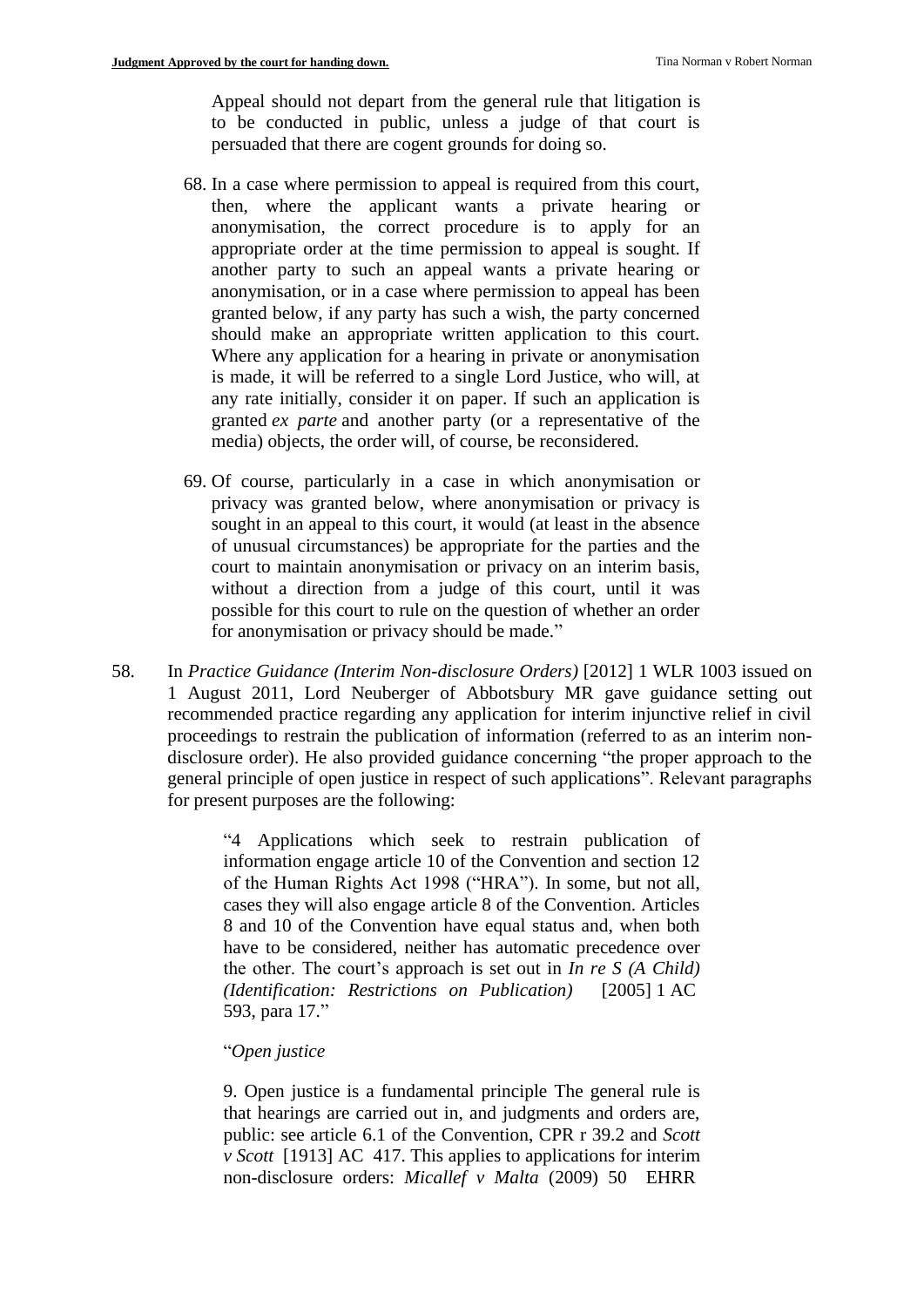920, para 75ff; *Donald v Ntuli (Guardian News & Media Ltd intervening)* [\[2011\] 1](http://cases.iclr.co.uk/index_mobile/gateway.aspx?f=pubref&ref=%5b2011%5d%201%20WLR%20294&nxtid=XWLR2011-1-294&t=caseview-frame.htm) WLR 294, para 50.

10. Derogations from the general principle can only be justified in exceptional circumstances, when they are strictly necessary as measures to secure the proper administration of justice They are wholly exceptional: *R v Chief Registrar of Friendly Societies, Ex p New Cross Building Society* [1984] QB 227, 235; *Donald v Ntuli* [2011] 1 WLR 294, paras 52–53. Derogations should, where justified, be no more than strictly necessary to achieve their purpose.

11. The grant of derogations is not a question of discretion. It is a matter of obligation and the court is under a duty to either grant the derogation or refuse it when it has applied the relevant test: *M v W* [2010] EWHC 2457 (QB) at [34].

12. There is no general exception to open justice where privacy or confidentiality is in issue. Applications will only be heard in private if and to the extent that the court is satisfied that by nothing short of the exclusion of the public can justice be done. Exclusions must be no more than the minimum strictly necessary to ensure justice is done and parties are expected to consider before applying for such an exclusion whether something short of exclusion can meet their concerns, as will normally be the case: *Ambrosiadou v Coward* [2011] EMLR 419, paras 50–54. Anonymity will only be granted where it is strictly necessary, and then only to that extent.

13. The burden of establishing any derogation from the general principle lies on the person seeking it. It must be established by clear and cogent evidence... *Scott v Scott* [\[1913\] AC](http://cases.iclr.co.uk/index_mobile/gateway.aspx?f=pubref&ref=%5b1913%5d%201%20AC%20417&nxtid=XAC1913-1-417&t=caseview-frame.htm) 417, 438–439, 463, 477; *Lord Browne of Madingley v Associated Newspapers Ltd* [\[2008\] QB](http://cases.iclr.co.uk/index_mobile/gateway.aspx?f=pubref&ref=%5b2008%5d%20QB%20103&nxtid=XQB2008-1-103&t=caseview-frame.htm) 103, paras 2–3; *Secretary of State for the Home Department v AP* (No 2) [\[2010\] 1](http://cases.iclr.co.uk/index_mobile/gateway.aspx?f=pubref&ref=%5b2010%5d%201%20WLR%201652&nxtid=XWLR2010-1-1652&t=caseview-frame.htm) WLR [1652,](http://cases.iclr.co.uk/index_mobile/gateway.aspx?f=pubref&ref=%5b2010%5d%201%20WLR%201652&nxtid=XWLR2010-1-1652&t=caseview-frame.htm) para 7; *Gray v W* [2010] EWHC 2367 (QB) at [6]–[8]; and *H v News Group Newspapers Ltd (Practice Note*) [\[2011\]](http://cases.iclr.co.uk/index_mobile/gateway.aspx?f=pubref&ref=%5b2011%5d%201%20WLR%201645&nxtid=XWLR2011-1-1645&t=caseview-frame.htm)  1 [WLR](http://cases.iclr.co.uk/index_mobile/gateway.aspx?f=pubref&ref=%5b2011%5d%201%20WLR%201645&nxtid=XWLR2011-1-1645&t=caseview-frame.htm) 1645, para 21.

14. When considering the imposition of any derogation from open justice, the court will have regard to the respective and sometimes competing Convention rights of the parties as well as the general public interest in open justice and in the public reporting of court proceedings…... On the other hand, the principle of open justice requires that any restrictions are the least that can be imposed consistent with the protection to which the party relying on their article 8 Convention right is entitled."

59. In the present context, useful statements as to the court's approach are found in two cases: *In Re S* [2005] 1 AC 593 and *Guardian News and Media and Others v HM Treasury and Others* [2010] UKSC 1 [2010] 2 AC 697. These authorities demonstrate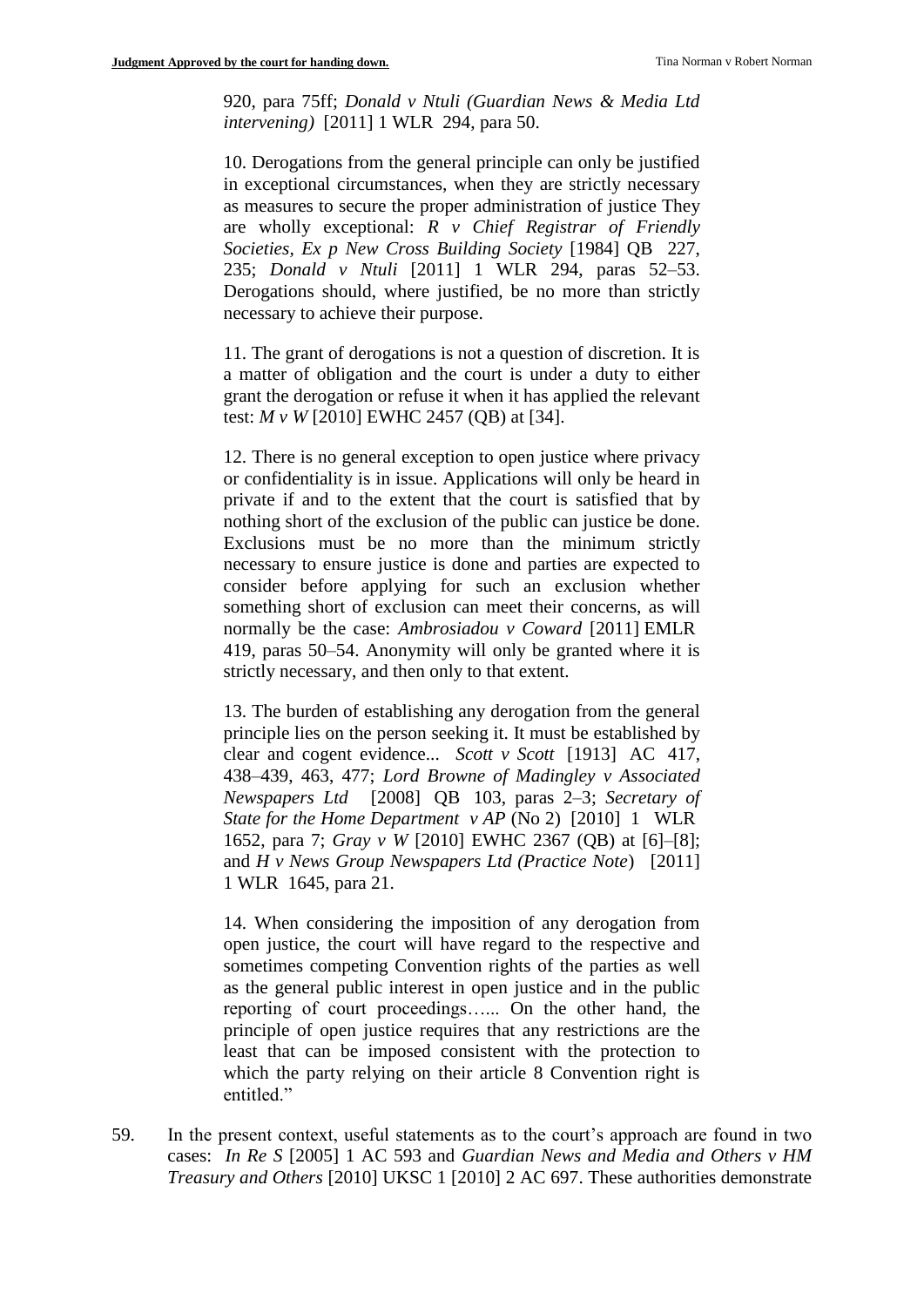that the correct approach is a two stage process: the court first has to assess whether an individual's Article 8 rights are engaged at all, and, if so, it then has to go on to conduct the 'ultimate balancing test' as described by Lord Steyn in *In Re S* at para  $[17]$ :

"17. The interplay between articles 8 and 10 has been illuminated by the opinions in the House of Lords in *Campbell v MGN Ltd [*2004] 2 WLR 1232. For present purposes the decision of the House on the facts of Campbell and the differences between the majority and the minority are not material. What does, however, emerge clearly from the opinions are four propositions. First, neither article has as such precedence over the other. Secondly, where the values under the two articles are in conflict, an intense focus on the comparative importance of the specific rights being claimed in the individual case is necessary. Thirdly, the justifications for interfering with or restricting each right must be taken into account. Finally, the proportionality test must be applied to each. For convenience I will call this the ultimate balancing test. This is how I will approach the present case."

- 60. *Guardian News and Media and Others v HM Treasury and Others* was a case which concerned individuals who were the subject of directions under the Terrorism (United Nations Measures) Order 2006. The orders were made on the basis that the Treasury suspected that they might be persons who had facilitated terrorism. There were no criminal proceedings or other proceedings in which the Treasury's suspicions would be challenged. Media organisations contended that the orders conferring anonymity on the individuals should be overturned. In summary, Lord Rodger, delivering the judgment of the Supreme Court, which held that some, but not all, of the anonymity orders should be lifted, stated as follows:
	- i) Article 10 was engaged upon the application since it affected the ability of the media to report legal proceedings *in the manner and form* which they themselves would wish:

"35. Equally clearly, the court interferes with the article 10 rights of the press when it takes a step, such as making an anonymity order, which interferes with their freedom to report proceedings as they themselves would wish – in the present case, by making their report refer to the situation of named, identifiable, individuals, including M. See, for instance, *News Verlags GmbH & Co KG v Austria* (2000) 31 EHRR 246, 256, para 39:

"The Court recalls that it is not for the Court, or for the national courts for that matter, to substitute their own views for those of the press as to what technique of reporting should be adopted by journalists. Article 10 protects not only the substance of ideas and information but also the form in which they are conveyed.""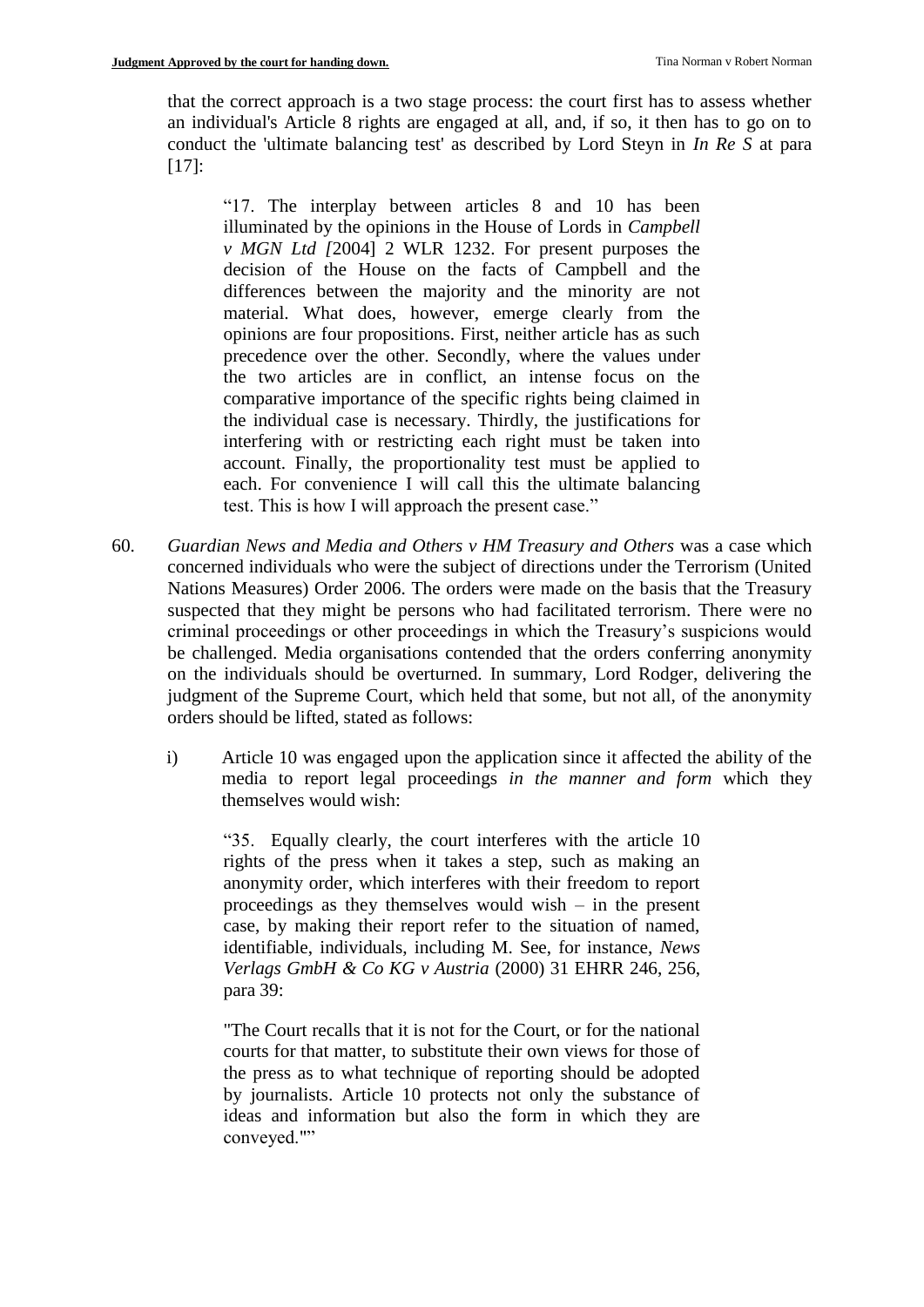- ii) The applicant's Article 8 rights were also engaged since the applicant had put forward evidence as to the serious effects upon him of identification as a terrorist suspect, particularly in his family life (para [21]).
- iii) The court had to balance the Convention rights engaged, with particular regard to the question of whether the information in question contributed to a debate of general interest (paras [49] and [52]):

"52. In the present case M's private and family life are interests which must be respected. On the other side, publication of a report of the proceedings, including a report identifying M, is a matter of general, public interest. Applying Lord Hoffmann's formulation, the question for the court accordingly is whether there is sufficient general, public interest in publishing a report of the proceedings which identifies M to justify any resulting curtailment of his right and his family's right to respect for their private and family life."

iv) Article 10 protects not only the substance of ideas and information but also the form in which they are conveyed (para [63]). Debate about matters of public interest will suffer if newspapers are required to present reports in a way which they consider will not interest readers and help them absorb the information. As Lord Rodger graphically explained at paras [63] to [65]:

"What's in a name? "A lot", the press would answer. This is because stories about particular individuals are simply much more attractive to readers than stories about unidentified people. It is just human nature. And this is why, of course, even when reporting major disasters, journalists usually look for a story about how particular individuals are affected. Writing stories which capture the attention of readers is a matter of reporting technique, and the European Court holds that article 10 protects not only the substance of ideas and information but also the form in which they are conveyed: *News Verlags GmbH & Co KG v Austria* (2000) 31 EHRR 246, 256, para 39, quoted at para 35 above. More succinctly, Lord Hoffmann observed in *Campbell v MGN Ltd* [2004] 2 AC 457, 474, para 59, "judges are not newspaper editors." See also Lord Hope of Craighead in *In re British Broadcasting Corpn* [2009] 3 WLR 142, 152, para 25. This is not just a matter of deference to editorial independence. The judges are recognising that editors know best how to present material in a way that will interest the readers of their particular publication and so help them to absorb the information. A requirement to report it in some austere, abstract form, devoid of much of its human interest, could well mean that the report would not be read and the information would not be passed on. Ultimately, such an approach could threaten the viability of newspapers and magazines, which can only inform the public if they attract enough readers and make enough money to survive.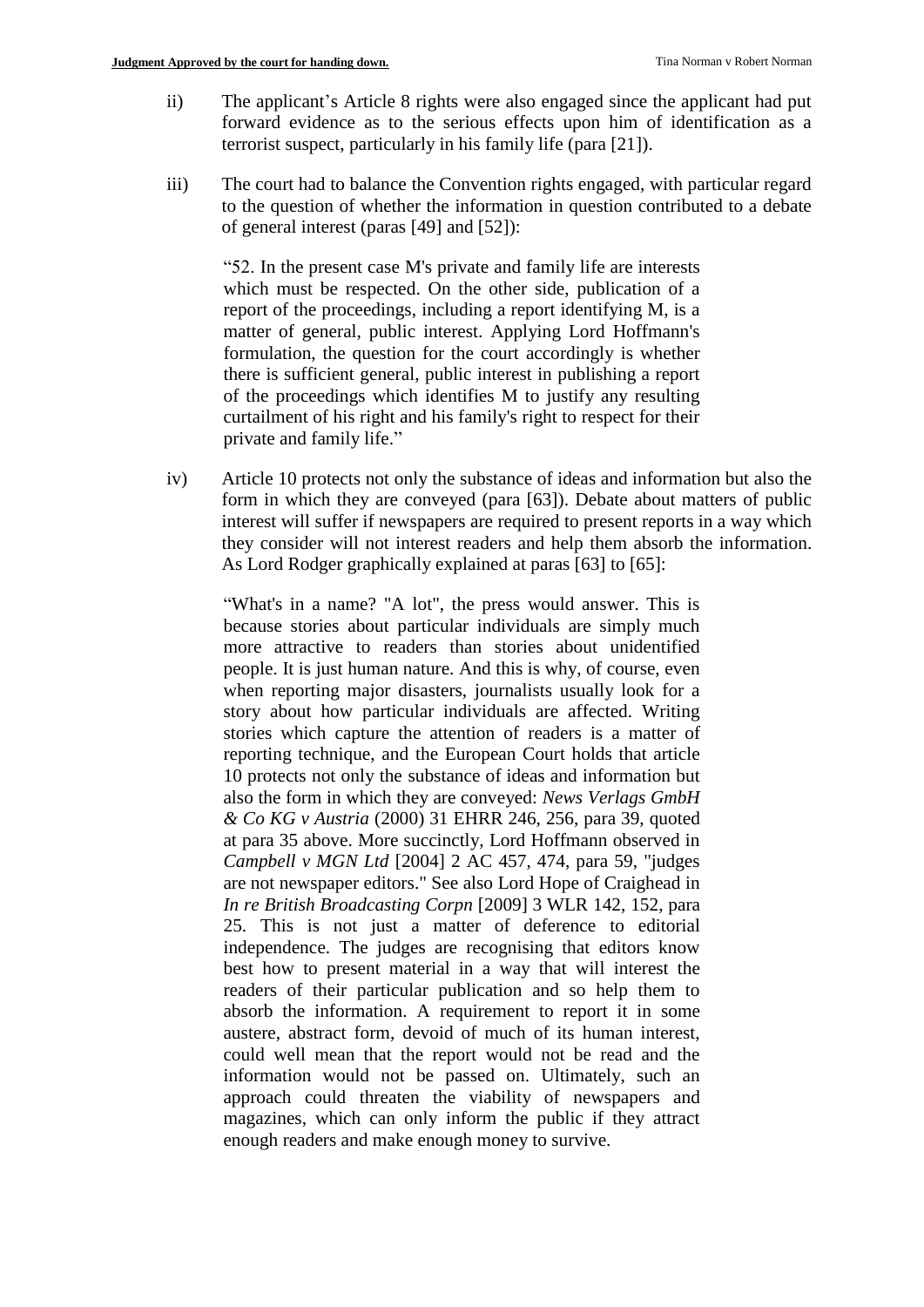64. Lord Steyn put the point succinctly in *In re S* [2005] 1 AC 593, 608, para 34, when he stressed the importance of bearing in mind that

"from a newspaper's point of view a report of a sensational trial without revealing the identity of the defendant would be a very much disembodied trial. If the newspapers choose not to contest such an injunction, they are less likely to give prominence to reports of the trial. Certainly, readers will be less interested and editors will act accordingly. Informed debate about criminal justice will suffer."

Mutatis mutandis, the same applies in the present cases. A report of the proceedings challenging the freezing orders which did not reveal the identities of the appellants would be disembodied. Certainly, readers would be less interested and, realising that, editors would tend to give the report a lower priority. In that way informed debate about freezing orders would suffer."

Mr Brewster's evidence in the present case is to similar effect.

61. Nothing in the recent decision of the Supreme Court *PJS v News Group Newspapers Ltd* requires any modification of the above principles or of the well-established approach of the court to anonymisation and redaction. However, it is relevant to note that, contrary to the approach taken by the Court of Appeal<sup>10</sup> in that case, as the Supreme Court pointed out at para 20 per Lord Mance<sup>11</sup>, section 12(4) of the Human Rights Act 1998 does not "enhance.. the weight which article 10 rights carry in the balancing exercise" which the court has to carry out. Lord Mance confirmed the approach established by the earlier authorities which I have referred to above:

> "20. The Court of Appeal's initial self-direction is however contrary to considerable authority, including authority at the highest level, which establishes that, even at the interlocutory stage, (i) neither article has preference over the other, (ii) where their values are in conflict, what is necessary is an intense focus on the comparative importance of the rights being claimed in the individual case, (iii) the justifications for interfering with or restricting each right must be taken into account and (iv) the proportionality test must be applied: see eg *In re S (A Child) (Identification: Restrictions on Publication)* [\[2005\] 1](http://cases.iclr.co.uk/index_mobile/gateway.aspx?f=pubref&ref=%5b2005%5d%201%20AC%20593&nxtid=XAC2005-1-593&t=caseview-frame.htm) AC [593,](http://cases.iclr.co.uk/index_mobile/gateway.aspx?f=pubref&ref=%5b2005%5d%201%20AC%20593&nxtid=XAC2005-1-593&t=caseview-frame.htm) para 17, per Lord Steyn, with whom all other members of the House agreed; *McKennitt v Ash* [\[2008\] QB](http://cases.iclr.co.uk/index_mobile/gateway.aspx?f=pubref&ref=%5b2008%5d%20QB%2073&nxtid=XQB2008-1-73&t=caseview-frame.htm) 73, para 47, per Buxton LJ, with whom the other members of the court agreed; and *Mosley v News Group Newspapers Ltd* [2008] EWHC 687 (QB) at [28] per Eady J, describing this as a "very well established" methodology."

<sup>&</sup>lt;u>.</u> <sup>10</sup> [2016] EWCA Civ 393 at [40].

 $11$  With whom the other members of the Court agreed.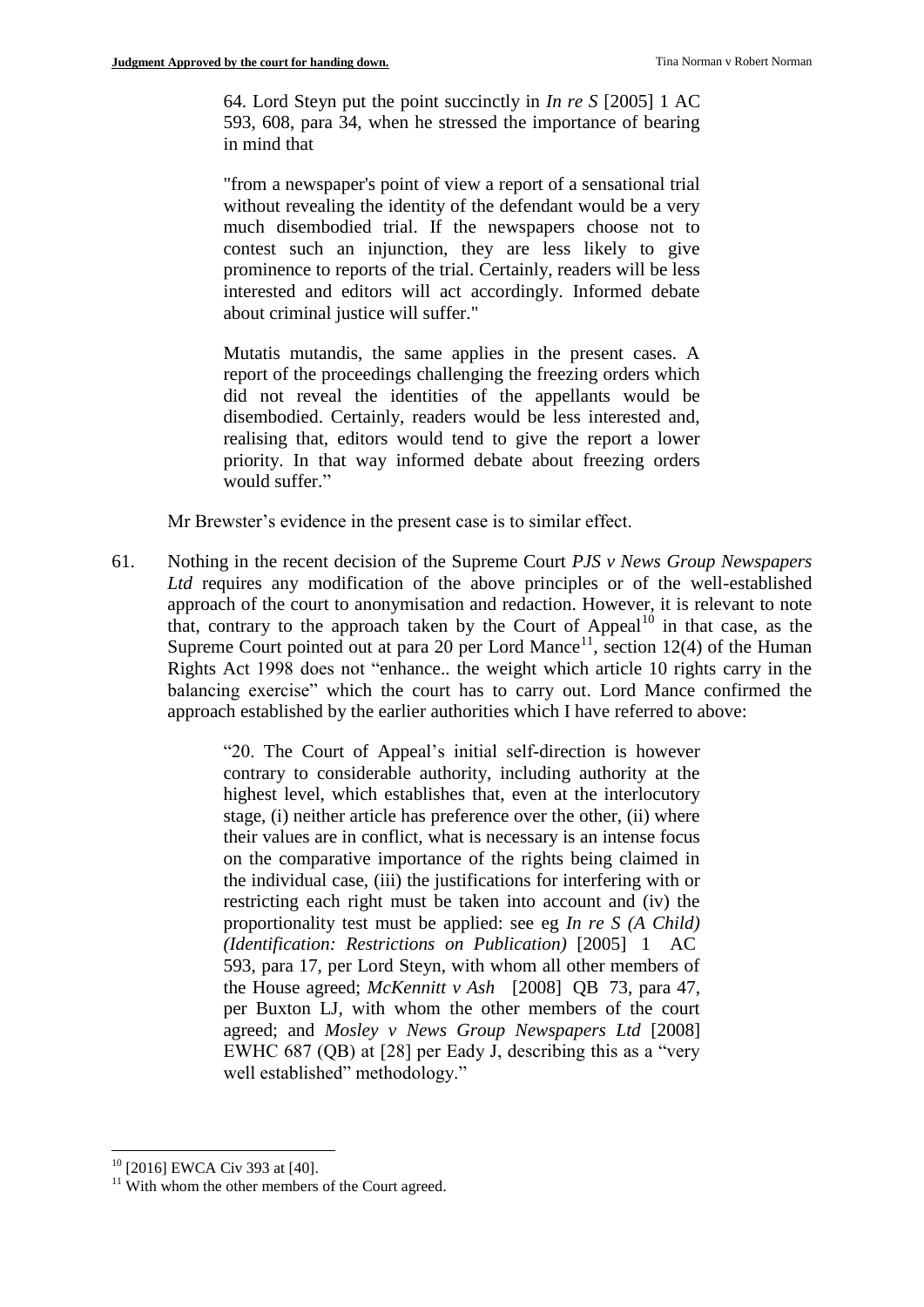- 62. The general principles and approach which I have described above likewise apply in relation to the hearing of appeals in the Court of Appeal against orders for financial remedies made by the Family Courts and the Family Division of the High Court. That is to say such appeals are ordinarily heard in open court and without any order for anonymisation, unless: (i) it is established that a party's article 8 rights are engaged; and (ii) on an application of the relevant balancing exercise described in the authorities, a private hearing, or some lesser measure such as anonymisation, is required.
- 63. As Wilson LJ<sup>12</sup> stressed in *K v L* [2011] EWCA Civ 550, [2012] 1 WLR 306 at [25] (itself an appeal from an ancillary financial relief order) it is very rare for the Court of Appeal to order anonymisation in an appeal against financial relief orders. He said:

"25. Second, although in the normal way the court conducted the hearing of this appeal in public, it acceded at the outset to a joint application by the parties for an order which prevented publication of the names or photographs of themselves or the children, of the name of the town in which the members of the family all currently continue to reside or of any other information likely to lead to identification of the children. Indeed, following the hearing and in the light of our order, we caused the title of the proceedings in this court to be changed so as to eliminate the names of the parties; and, for the convenience of readers of the law reports, we substituted the initials which the judge appears arbitrarily to have chosen when authorising publication of his judgment on an anonymous basis. I wish to stress that it is very rare for this court to order anonymisation of any publication in respect of an appeal to it against an order for ancillary relief. Such an order is more easily justified for the protection of the rights of children under Article 8 of the ECHR when, at the centre of the appeal to this court, whether under the Children Act 1989 or otherwise, lies an issue about the optimum future arrangements for them.

26. In making their application for an order for reporting restrictions in the present case counsel drew to our attention the summary of the relevant principles recently given by Lord Neuberger, the Master of the Rolls, in this court in *JIH v. News Group Newspapers Ltd* [2011] EWCA Civ 42, [2011] 2 All ER 324, at [21]. My colleagues persuaded me that, by reference to those principles, it was appropriate to make the order. We did so in order to protect the rights of the three children under Article 8. We considered that their rights outweighed the general interest in a publication of these proceedings which identified them, whether directly or by the identification of one or other of their parents. The fact is that the children live with a mother who is abnormally wealthy but who over many years has, together with the father, assiduously sought to create for them a normal life in which they and the family's friends are unaware even of the broad scale of her wealth and over which

1

<sup>&</sup>lt;sup>12</sup> With whom Laws and Jacob LJJ agreed.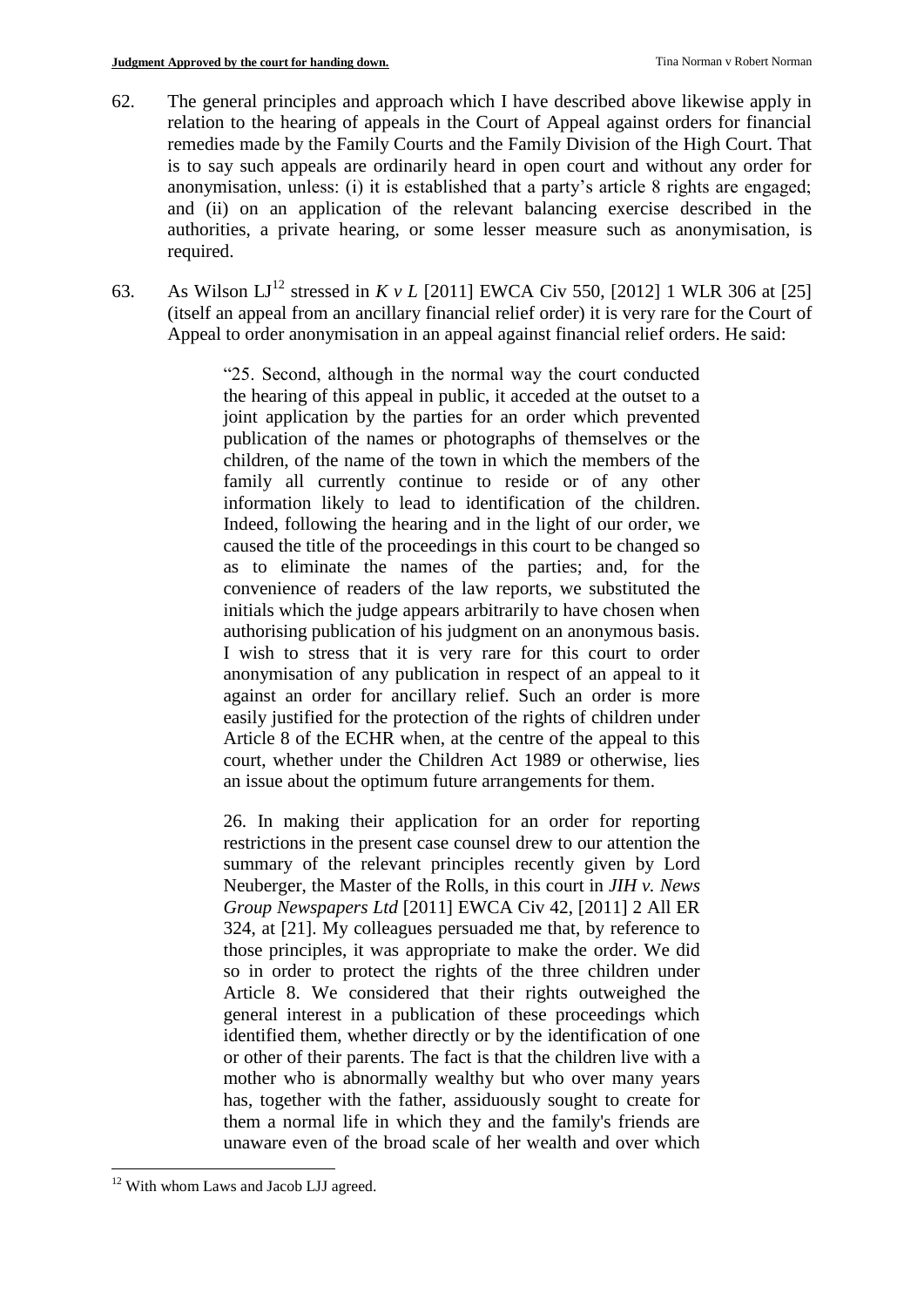she has been astute to cast no trappings indicative of it. For example, the wife does not provide, and, for reasons entirely unrelated to cost, does not wish to begin to provide, the security customarily provided for their children by wealthy celebrities. We concluded that, unless we made the order, the normality of the current lives of the children would be forfeit, with results likely to be substantially damaging, perhaps even grossly damaging, to them."

64. Unlike the position in the Court of Appeal, financial relief applications in the Family Courts and the Family Division of the High Court are heard in private pursuant to FPR r27.10 which provides that proceedings to which those rules apply

> "will be held in private, except (a) where these rules or any other enactment provide otherwise; (b) subject to any enactment, where the court directs otherwise."

- 65. I emphasise that nothing in this judgment addresses the issue referred to by counsel in argument as to whether financial relief hearings at first instance should be heard in public or private, or as to the extent to which such proceedings can be reported, as to which we were told there is apparently a difference of judicial opinion: see e.g. *Appleton & Gallagher v News Group Newspapers and PA* [2015] EWHC 2689 and *DL v SL (Ancillary Relief Proceedings: Anonymity)* [2015] EWHC 2621 (Fam), per Mostyn J on the one hand; and *Luckwell v Limata* [2014] EWHC 502 (Fam) per Holman J on the other.
- 66. However, I reject Mr Waszak's submission, on behalf of the wife, based on Mostyn J's statement in *DL v SL* at para 13 that the appellate courts:

"may have to reconsider the position [i.e. as to anonymity] in the light of the recent decision of *X v Dartford and Gravesham NHS Trust* [2015] EWCA Civ 96; [2015] 1 WLR 3647 [……]".

I see no need for this court to reconsider its approach to the hearing of financial remedy appeals or anonymisation in the light of *X v Dartford and Gravesham NHS Trust.* That case was a very different kind of case from a financial remedies appeal arising in divorce proceedings. It involved an appeal against the refusal of a High Court judge, when exercising the power under CPR r 21.10 to approve the settlement of a child's claim for damages for personal injuries, to make an anonymity order in respect of the names of the child and her parents. Moreover, the evidence before the Court of Appeal in financial relief appeals is very different from the evidence before the High Court in applications under CPR 21.10(1) for the authorisation of settlements involving children and protected parties. As Moore Bick LJ pointed out in *Gravesham* at para [30], applications under CPR 21.10(1) have very distinctive features:

"In many, if not all, cases of this kind the court will need to consider evidence of a highly personal nature relating to the claimant's injuries, current medical condition, future care needs and matters of a similar nature."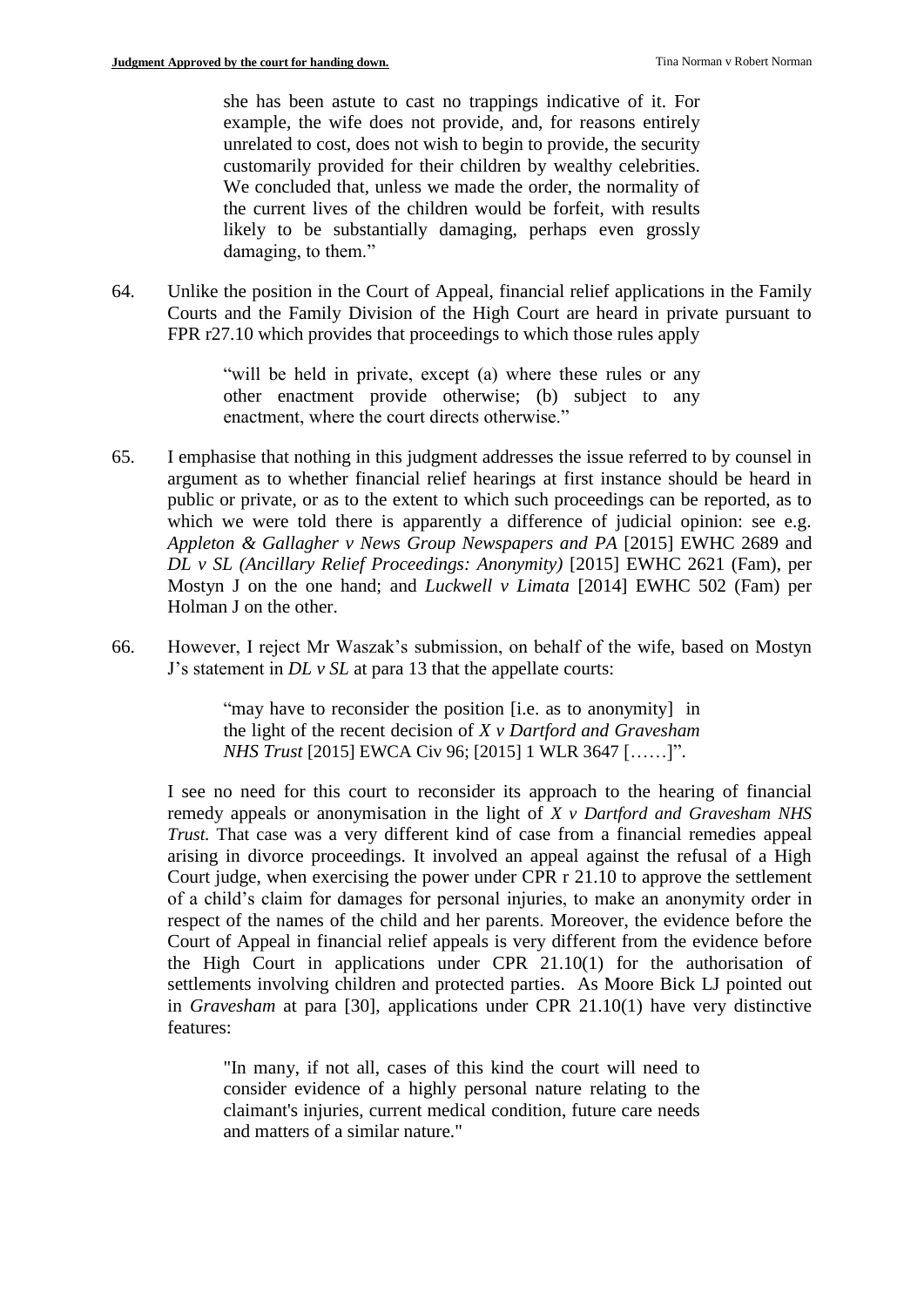67. These features are absent from normal appeals against orders for ancillary relief. Medical evidence of this kind is rarely before the Court of Appeal in standard cases involving ancillary relief. If, as in *K v L,* in the interests of children (or indeed the parties) it is necessary to restrict public reporting of family finances, or other evidence, such as medical evidence, then, applying the well-established approach set out in the authorities above, an appropriate order may be made. But it by no means follows, as Mostyn J appears to have been suggesting in *DL v SL* at paras 10-13, and in particular at para 10, that, so far as financial remedy appeals *in this court* are concerned, such appeals should be routinely categorised "as private business entitling the parties to anonymity as well as to preservation of the confidentiality of their financial affairs", or, even if the appeal is to be heard in public, entitling the parties "to anonymity and preservation of the confidentiality of their financial affairs". As Sir Mark Potter P emphasised in *Clayton v. Clayton* [2006] EWCA Civ 878; [2006] Fam 83 at para. 64, applications for restricted reporting or anonymity:

> "fall to be decided not on the basis of rival generalities but by focussing on the specifics of the rights and interests to be balanced in the individual case".

68. It was not seriously contended on behalf of the wife that section 1 of the Judicial Proceedings (Regulation of Reports) Act 1926 (the "1926 Act") applied so as to prevent the reporting of financial remedy appeals. This section provides:

## "**Restriction on publication of reports of judicial proceedings.**

(1 ) It shall not be lawful to print or publish, or cause or procure to be printed or published—

(a) in relation to any judicial proceedings any indecent matter or indecent medical, surgical or physiological details being matters or details the publication of which would be calculated to injure public morals;

(b) in relation to any judicial proceedings for dissolution of marriage, for nullity of marriage, or for judicial separation, or for the dissolution or annulment of a civil partnership or for the separation of civil partners, any particulars other than the following, that is to say:—

(i) the names, addresses and occupations of the parties and witnesses;

(ii) a concise statement of the charges, defences and countercharges in support of which evidence has been given;

(iii) submissions on any point of law arising in the course of the proceedings, and the decision of the court thereon;

(iv) the summing-up of the judge and the finding of the jury (if any) and the judgment of the court and observations made by the judge in giving judgment: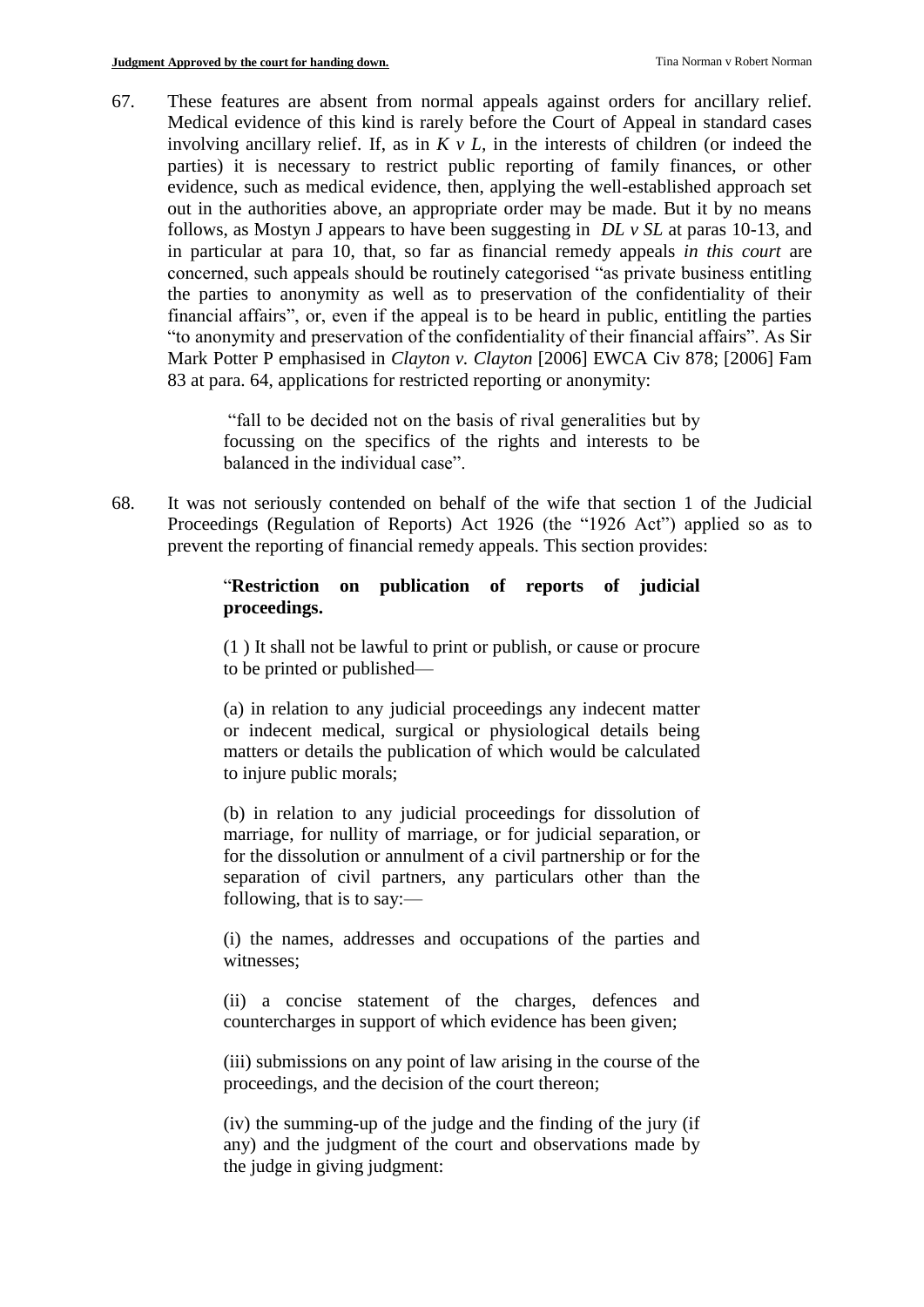Provided that nothing in this part of this subsection shall be held to permit the publication of anything contrary to the provisions of paragraph (*a*) of this subsection.

(2) If any person acts in contravention of the provisions of this Act, he shall in respect of each offence be liable, on summary conviction, to imprisonment for a term not exceeding four months, or to a fine not exceeding level 5 on the standard scale**]**, or to both such imprisonment and fine:

Provided that no person, other than a proprietor, editor, master printer or publisher, shall be liable to be convicted under this Act.

(3) No prosecution for an offence under this Act shall be commenced in England and Wales by any person without the sanction of the Attorney-General.

(4) Nothing in this section shall apply to the printing of any pleading, transcript or evidence or other document for use in connection with any judicial proceedings or the communication thereof to persons concerned in the proceedings, or to the printing or publishing of any notice or report in pursuance of the directions of the court; or to the printing or publishing of any matter in any separate volume or part of any bonâ fide series of law reports which does not form part of any other publication and consists solely of reports of proceedings in courts of law, or in any publication of a technical character bonâ fide intended for circulation among members of the legal or medical professions."

69. I do not consider that the 1926 Act is to be construed as applying to appeals against financial remedy orders, not only for the provisional reasons given by Thorpe  $LJ<sup>13</sup>$  in *Clibbery v Allan and Another* [2002] EWCA Civ 45; [2002] Fam 261 at 295 para 108, but also because, as a statute imposing criminal sanctions, it should be construed restrictively. Thorpe LJ said:

> "107 The authors of the Review of Access to and Reporting of Family Proceedings (1993) p 18, para 2.29 expressed the proposition that ancillary relief proceedings could be taken to be covered by the provisions of section  $1(1)(b)$  of the Judicial Proceedings (Regulation of Reports) Act 1926 namely: "(b) in relation to any judicial proceedings for dissolution of marriage, for nullity of marriage, or for judicial separation, or for restitution of conjugal rights …"

> 108 The proposition seems to me to be inherently unsound. As I have indicated the primary business of the Probate Divorce and Admiralty Division in 1925 was the trial of divorce and nullity suits. Ancillary relief as we now know it was unknown.

1

<sup>&</sup>lt;sup>13</sup> Dame Elizabeth Butler-Sloss P and Keene LJ did not decide the point.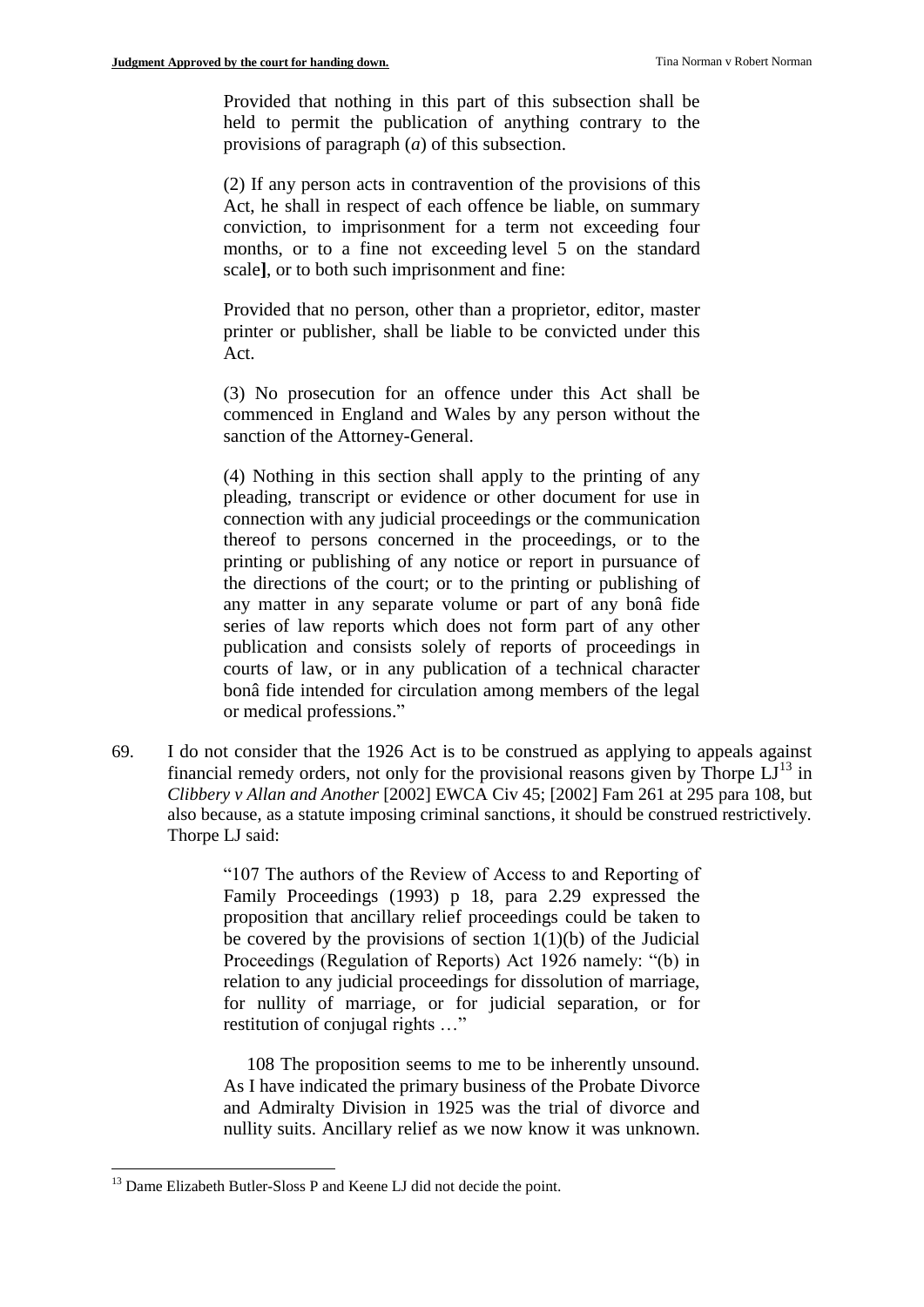The exceptions provided in the subsection are expressed in language that is only comprehensible by reference to the trial of divorce and nullity suits. The exceptions are incapable of application by adoption to a contested ancillary relief application held by a district judge sitting in his room at a family hearing centre anywhere in England and Wales. However the view expressed in the review was adopted by Munby J [2001] 2 FLR 819, 846, para 68.

 109 Before us neither counsel referred to the review and Mr Moylan did not address the status of ancillary relief proceedings by reliance on that paragraph of the judgment below. Accordingly my opinion as to whether or not section 1(1)(b) of the 1926 Act applies to ancillary relief proceedings must remain provisional. But even if the subsection does apply to ancillary relief it will not prohibit either party from selling or otherwise releasing the judgment in reliance on the exception provided by section  $1(1)(b)(iv)$ . I therefore prefer to rest the regulation of the parties to ancillary relief proceedings on their duty to the court as I have explained above."

70. Moreover, to construe the section in the way tentatively suggested in the wife's skeleton argument would result in a construction that was arguably incompatible with the media's Convention rights under article 10. The additional point may be made that, since the 1926 Act expressly permits the publication of the names of the parties, on any basis it would not apply so as to require anonymisation. However, as the point was not pressed, I do not consider that it is necessary for this court to express any concluded view on the construction of section 1.

### **The application of the law to the specific facts of this case**

- 71. I am prepared to assume in the wife's favour (without deciding) that her article 8 rights are to some limited extent engaged, since the evidence contains certain historic information about her financial means and capital resources, and the fact that she is not currently in paid employment. However, the focus of her intended appeals is in reality on what she alleges are her husband's repeated and dishonest failures to disclose assets in an attempt to reduce his payments to her. In my judgment the result is that any reporting of the proceedings will involve very little intrusion on, or interference with, her reasonable expectations of privacy in relation to the information in question, most of which relates to the parties' financial position some years ago.
- 72. None of the other reasons put forward by Mr Waszak on behalf of the wife as to why her rights to privacy are being invaded stand scrutiny. The fact that she may be distressed about certain of the comments made in the press or on social media is not a reason for saying that her article 8 rights are engaged or infringed. Many claims brought in the courts by or against individuals necessarily involve the disclosure of financial information with the potential for adverse comment in the press or on social media. The fact that a litigant is criticised for bringing a claim (or, indeed, for defending one) cannot in general be a ground for saying that the litigant's article 8 rights are engaged, although there may of course be circumstances where, because of extreme comments on social media, a litigant may have well founded fears for his or her safety in which case anonymity may be justified. This is not such a case.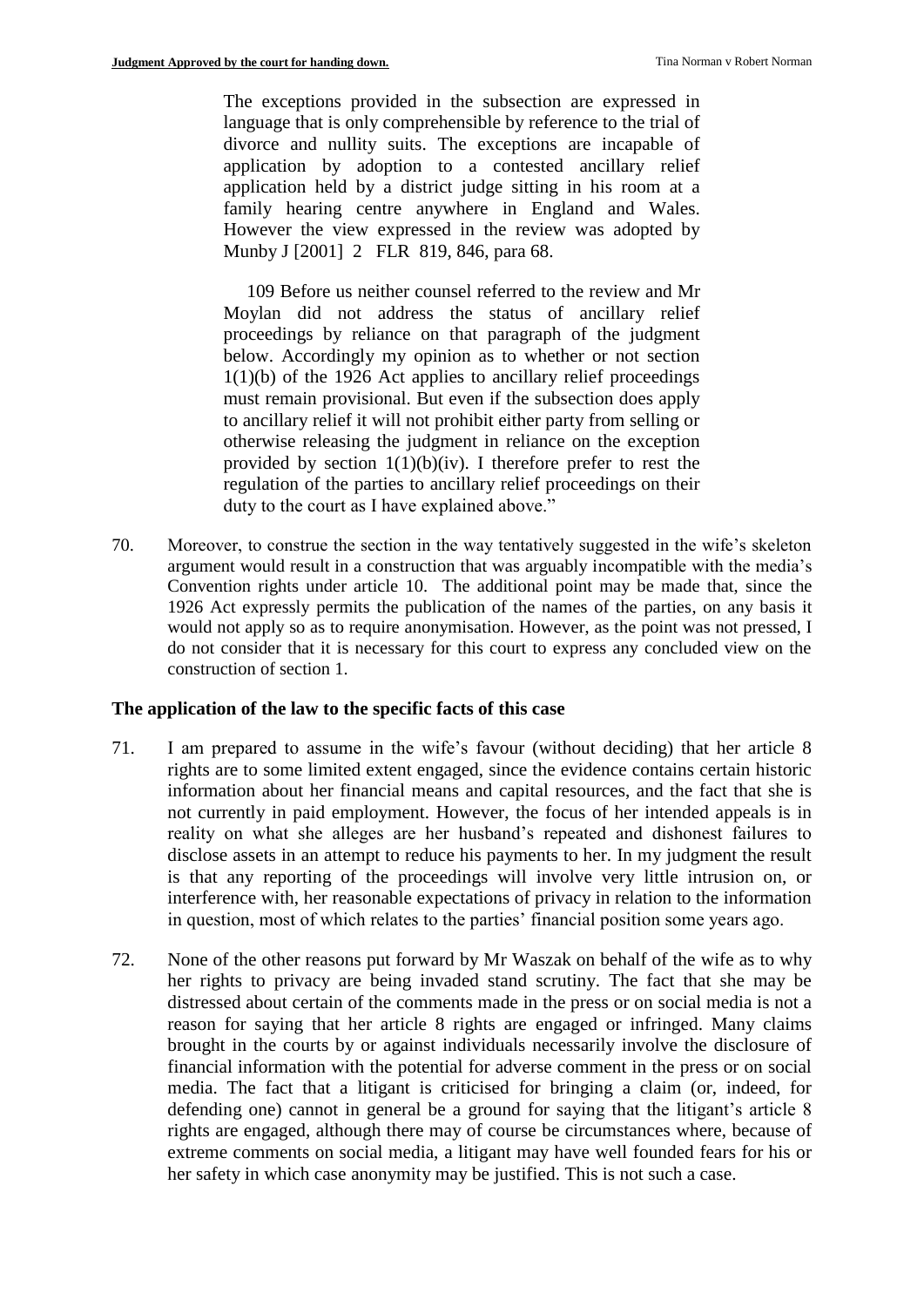- 73. Nor do I accept the wife's submission that the article 8 rights of the two children of the marriage are likely to be engaged or breached by reporting of the proceedings. The children are adults; none of the issues raised concern them or their personal circumstances or intimate details of their parents' relationship. The evidence (which goes no further than an assertion by the wife of her "profound concern") does not establish any need to protect them either from knowledge of the claims made in the proceedings by their mother, and their father's response, or from any media comment. This case is a million miles away from the circumstances in *PJS.*
- 74. Likewise, I am not impressed by the wife's argument that un-anonymised reporting will have an adverse effect on her "job prospects and professional and social reputation". There is no evidence to suggest that she is currently looking for a job or that her "job prospects and professional or social status" (whatever such "status" may involve) will be damaged by unrestricted reporting. In any event, if she seeks to appeal in order to set aside court orders made many years ago, it does not seem to me that, in the circumstances of this case, she enjoys some entitlement on article 8 grounds to keep that information from any prospective employer or her professional or social contacts.
- 75. But, on the assumption that the wife's article 8 rights are indeed engaged, I have no doubt whatsoever that, conducting "an intense focus on the comparative importance of the specific rights being claimed" (i.e. by the wife on the one hand and the media on the other), the countervailing interest in reporting the proceedings clearly outweighs such rights (if any) as the wife may have to the privacy and confidentiality of her and the husband's financial affairs. Moreover, there is every justification in the circumstances of this case for interfering with such article 8 rights as the wife may have.
- 76. My reasons for this conclusion may be summarised as follows.
	- i) The wife sought to rely on the previous orders for confidentiality made by this court on 30 June 2011 and 3 August 2016. However, no reliance can be placed on the order dated 30 June 2011 since there does not appear to have been any notification of the press or other media of the application, with the result that no arguments to the contrary were presented, and no reasons appear to have been given by the court for the order which it made. Likewise, the order made by Macur LJ on 3 August 2016 was no more than an interim order holding the ring pending proper argument in relation to the matter. It is instructive to note that McFarlane LJ, in giving permission to appeal on 30 June 2060, did not consider that it was appropriate to order anonymisation.
	- ii) The wife's claim to an engagement or infringement of her article 8 rights is extremely tenuous; see paragraphs  $68 - 71$  above. Such rights as she may have are more illusory than real. The relevant financial information in respect of which she claims confidentiality is largely historic. Most, but not all, of the relevant information relates to the husband's assets. The children of the marriage have no claim that their article 8 rights are engaged or infringed.
	- iii) As the authorities which I have referred to above make clear, there is a strong and well-established public interest in reporting court proceedings. The correlative obligation of the litigant's right to a public hearing under article 6 must be that the litigant, save in circumstances where his article 8 rights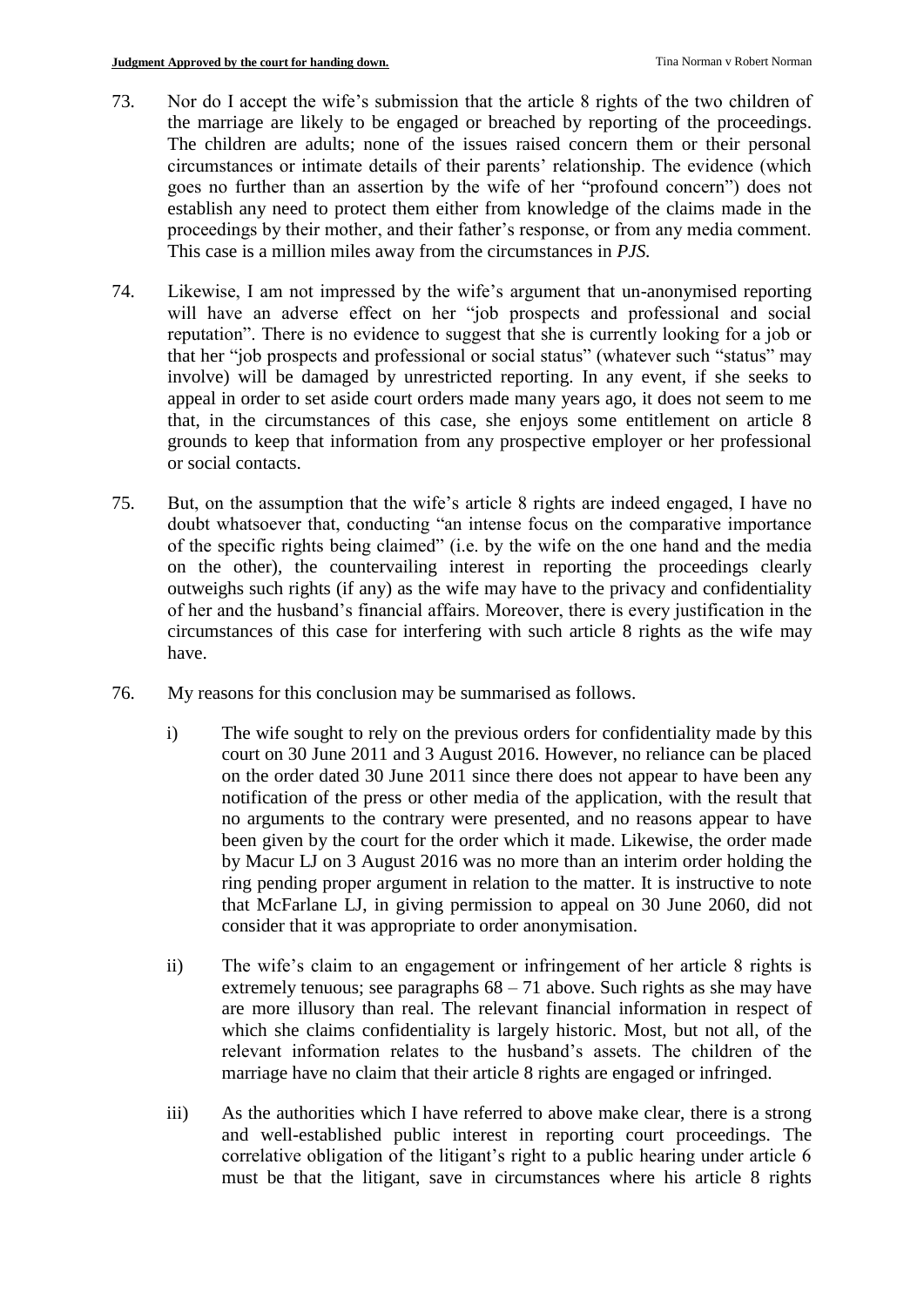clearly outweigh the public interest in reporting, has to accept the reality that information relating to his private affairs will be in the public domain, as a result of his claim.

- iv) The evidence shows that, in the case such as this, the public interest in reporting proceedings is served by reports which engage the interest of readers; there is unlikely to be any stimulation of debate in circumstances where the parties are anonymised. That approach is supported by the decision in *Guardian News and Media and Others v HM Treasury and Others.*
- v) This case gives rise to real and important issues which require full reporting and justify open debate. First, as Mr Brewster describes, there is a specific public interest in the fact that the wife has repeatedly sought over the years to challenge historic consent and other orders of the court, with the result that she has had a limited civil restraint order made against her. The ability of one party to do so, with consequences for the other party to the former marriage, is a matter that deserves consideration in the public arena. Second, the issue as to whether a former wife should be entitled to claim continued spousal maintenance and not be required to go back to work, is likewise an issue that merits public debate. Third, if, as the wife contends, there has indeed been deception or fraudulent conduct on the part of the husband in concealing his assets, there is a strong public interest in such matters being publicly reported. Any right of confidentiality which the husband might otherwise have enjoyed in financial information was lost: see *Lykiardopulo v Lykiardopulo* [2010] 1 FLR 1427. Moreover, the husband does not seek any reporting restrictions.
- vi) As a result of the events that occurred during and immediately after the hearing before Macfarlane LJ on 8 July 2016, the case has already been widely reported. The court is required by s.12(4)(a)(i) of the Human Rights Act 1998 to take account of the extent to which the information is already in the public domain. Although the articles are no longer in the public domain, the information is in the public domain, by reason of its publication on the nation's largest news website and the main London local newspaper. It is therefore questionable whether an anonymity order would serve any real purpose.
- 77. Accordingly, I have concluded that, in the particular circumstances of this case, such balancing exercise, if any, as this court is required to conduct, clearly comes down in favour of the press and other media. I consider that a decision which refuses to impose reporting or anonymity restrictions is a proportionate response to such entitlement as the wife may have to privacy under article 8.

### **Disposition**

78. These were the reasons why I considered that the wife's application for an anonymity order should be dismissed.

### **Postscript**

79. Practitioners should note the appropriate procedure set out in paragraph 34 above in relation to the making of applications for anonymity orders or other restrictions on publication.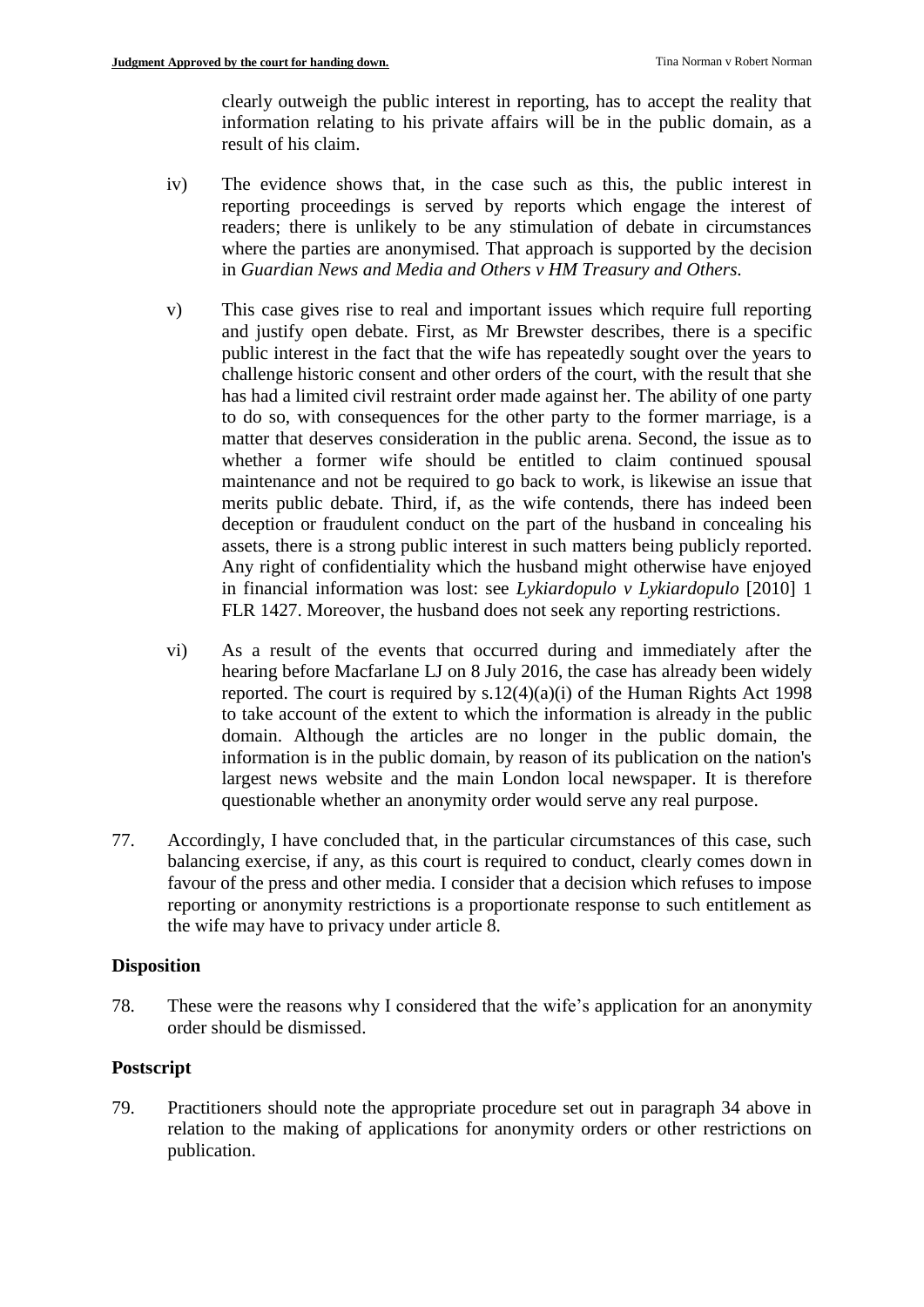#### **Lord Justice Lewison:**

- 80. I have read Gloster LJ's judgment in draft; and I agree with it. However, because of the importance of the issue I add some observations of my own.
- 81. In *DL v SL (Ancillary Relief Proceedings: Anonymity)* [2015] EWHC 2621 (Fam), [2016] 1 WLR 1259 at [13] Mostyn J invited the Court of Appeal to reconsider its practice of not anonymising judgments in ancillary relief proceedings in the light of the decision of this court in *X v Dartford and Gravesham NHS Trust* [2015] EWCA Civ 96, [2015] 1 WLR 3647.
- 82. The context of *Gravesham* was very different to the context of ancillary relief proceedings:
	- i) *Gravesham* was concerned with the approval of settlements, not with the resolution of disputes. In cases to which *Gravesham* applies, subject to the approval of the court, there is no dispute. That is not the case in appeals in ancillary relief proceedings.
	- ii) The classes of litigant affected by *Gravesham* are children and protected parties. Each has a disability which requires the court to give approval to any settlement. In both cases, therefore, the court is exercising its *parens patriae* jurisdiction, rather than its normal function of resolving disputes. That is not the case in appeals in ancillary relief proceedings, although the exercise of the *parens patriae* jurisdiction is not for that reason alone excluded from the principle of open justice: *Gravesham* at [16].
	- iii) Because litigants of full capacity are able to settle their disputes out of court with no need to obtain the court's approval, the procedure devised in *Gravesham* was designed to eliminate, so far as possible compatibly with the principle of open justice, the discrimination against children and protected parties that would have resulted from fully open proceedings: *Gravesham* at [30].
- 83. There are also differences between ancillary relief proceedings at first instance and proceedings in the Court of Appeal:
	- i) The fact that a judge at first instance has made or has refused to make an order for anonymity does not bind the Court of Appeal or determine how the appeal will be heard, although the Court of Appeal will pay close attention to the judge's decision: *Pink Floyd Music Ltd v EMI Records Ltd* [2010] EWCA Civ 1429, [2011] 1 WLR 770 at [67].
	- ii) At first instance proceedings are governed by the Family Procedure Rules, whereas in the Court of Appeal proceedings are governed by the CPR. The starting point under the FPR is that ancillary relief proceedings are heard in private. The starting point under the CPR is that proceedings are heard in public. The Court of Appeal does, however, have the power to sit in private, both under the CPR and under the Domestic and Appellate Proceedings (Restriction of Publicity Act 1968).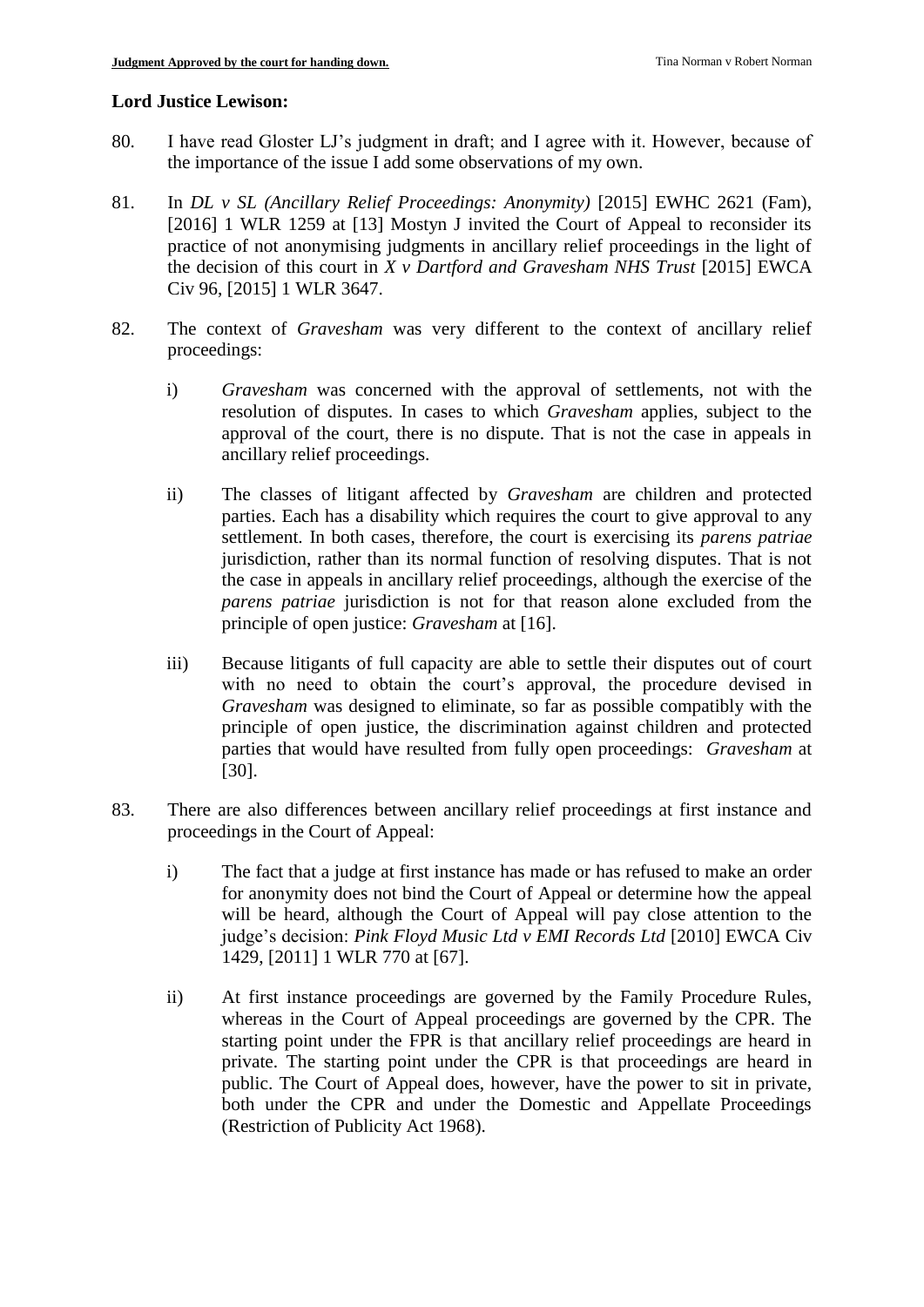- iii) Decisions of the Court of Appeal are likely to have wider impact that decisions at first instance and are therefore inherently more likely to raise matters of public interest.
- iv) Except in rare cases, the Court of Appeal proceeds on the basis of the facts as found by the judge. At first instance the parties may adduce a mound of evidence, some of which may be hotly contested, in order to persuade the judge to make findings adverse to one party or favourable to another. Much of this material may be rejected by the judge, or turn out not to be relevant to the matters that the judge has to decide. Even where the judge has made findings of fact, they may not be relevant to the questions that the Court of Appeal has to decide. Thus the factual detail before the first instance judge is likely to be wider ranging than the material relevant to an appeal.
- 84. I do not, therefore, consider that the decision of this court in *Gravesham* requires an alteration in the practice of the Court of Appeal.
- 85. There are, in a case like this, two distinct questions. The first is whether the substance of the proceedings may be reported. The second is whether the parties may be named. So far as the first question is concerned, the mere fact that proceedings are heard in private does not of itself prohibit publication of what happens in those proceedings: *Clibbery v Allan* [2002] EWCA Civ 45, [2002] Fam 261 at [17] and [51]. However, the fact that parties are required to make full and frank disclosure of financial information may justify reporting restrictions relating to that information: *Clibbery v Allan* at [73] and [79]. But there is no blanket ban: *Clibbery v Allan* at [83]. So far as the second question is concerned, even assuming (which is controversial) that ancillary relief proceedings fall within the ambit of the Judicial Proceedings (Regulation of Reports) Act 1926 (as extended by the Domestic and Appellate Proceedings (Restriction of Publicity Act 1968) that Act expressly permits the publication of the names of the parties. Where Parliament has struck a balance between what may be published and what may not the courts should not create further exceptions to the principle of open justice by analogy except in the most compelling circumstances: *Re S (A Child) (Identification: Restrictions on Publication)* [2004] UKHL 47, [2005] 1 AC 593 at [20].
- 86. I would therefore hold that the default position in the Court of Appeal should remain as it is. A hearing will take place in public, the parties will be named and the hearing and any consequential judgment may be reported unless there are cogent reasons why the court thinks it right to depart from that position: *Re Guardian News and Media Ltd* [2010] UKSC1, [2010] 2 AC 697 at [63] to [68]. It may be in the interests of justice to protect a party to proceedings from the painful and humiliating disclosure of personal information about her where there is no public interest in its being publicised: *A v British Broadcasting Corporation* [2014] UKSC 25, [2015] AC 588 at [41]. However, the mere risk of pain and humiliation as a result of publicity will rarely be a sufficient reason in itself for departing from the default position: *Scott v Scott* [1913] AC 417, 463 (Lord Atkinson). The fact that private matters are in issue will not without more justify a departure from the default position: *JIH v News Group Newspapers Ltd* [2011] EWCA Civ 42, [2011] WLR 1645 at [21] (2). Nor will the risk that the press may abuse their freedom to publish, even if the coverage is "outrageously hostile" or even abusive: *Guardian News and Media Ltd* at [72]. Where the issue in the case involves allegations of serious impropriety, that will be a telling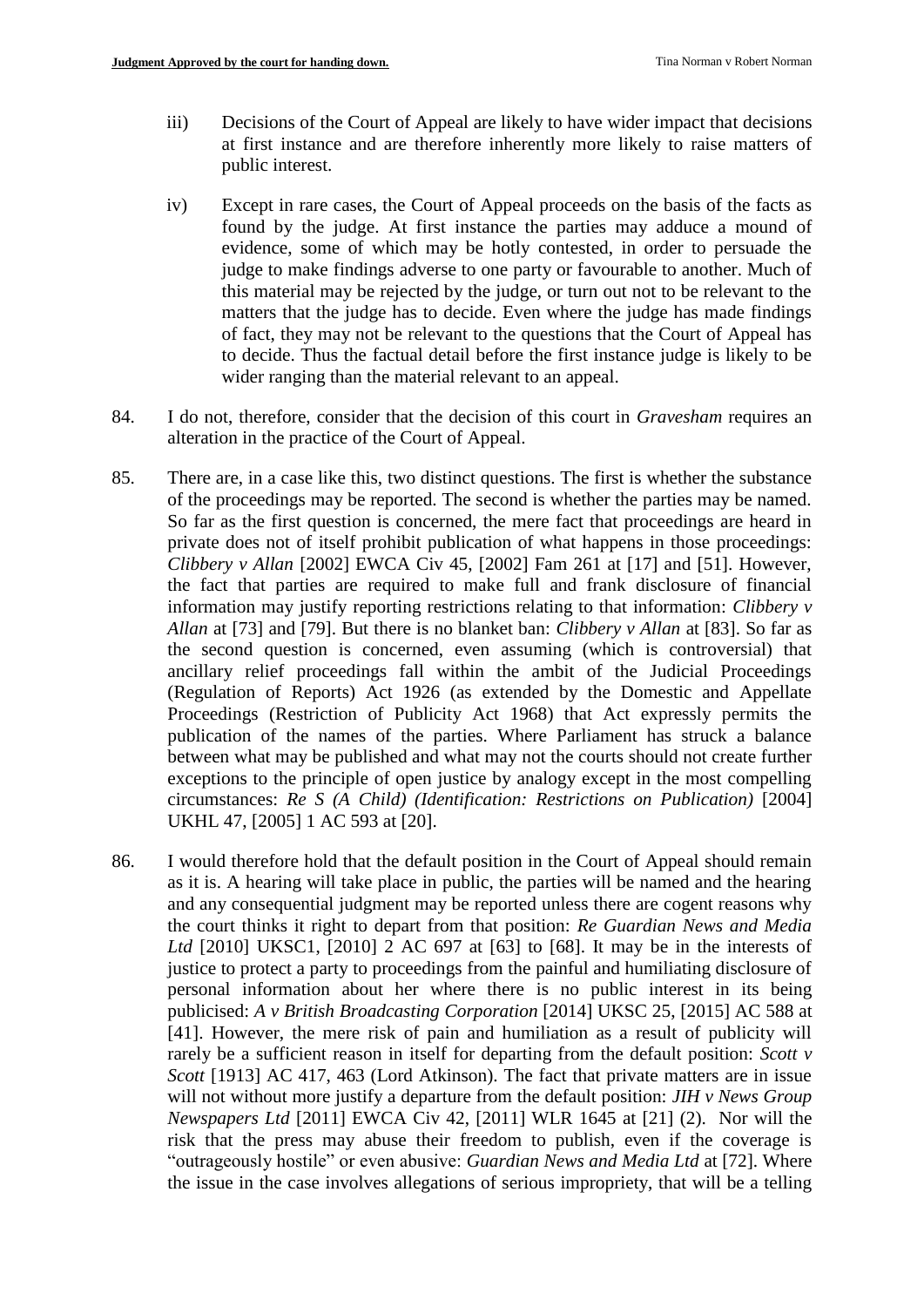factor against departure from the default position: *Lykiardopulo v Lykiardopulo* [2010] EWCA Civ 1315, [2011] 1 FLR 1427 at [80]; *Rapisarda v Colladon* [2014] EWFC 1406, [2014] EMLR 26 at [42]. On the other hand, protection of the interests of children may be a sufficient reason: *K v L* [2011] EWCA Civ 550, [2012] 1 WLR 306 at [26]. It follows, in my judgment that the nature of the issue or issues raised by an appeal is also relevant to the court's decision. I accept the submission that the approach of the court to (a) allegations of deliberate concealment of assets and (b) repeated attempts to impugn a consent order on that ground are matters of legitimate public interest, as is the level of awards made in ancillary relief proceedings.

- 87. In this case I did not consider that there was any compelling reason for departing from the default position, and for the reasons given by Gloster LJ the fact that previous anonymity orders were made without the press having been notified was not a sufficient reason. For the reasons given by Gloster LJ with which I agree, supplemented by these reasons, I joined in the decision to refuse the application for anonymity.
- 88. Whether parties to ancillary relief proceedings at first instance should be granted anonymity is a separate question on which I express no opinion.

# **Lady Justice King:**

- 89. I have read the judgments of Gloster LJ and Lewison LJ in draft; and I agree with both.
- 90. The issue before this court has been concerned exclusively with financial remedy hearings in the Court of Appeal where the starting point is CPR 39.2(1), which provides that "The general rule is that a hearing is to be in public". As noted by Gloster LJ, this is in contrast to the position in financial remedy cases at first instance which are "heard in private" pursuant to FPR r 27.10.
- 91. There is a strong divergence of opinion in the High Court as to whether FPR r 27.10 is merely a starting point and financial remedy hearings can (or indeed) should therefore be heard in public. The polar opposite views currently prevalent are demonstrated by the approach on the one hand by Holman J who routinely hears financial remedy cases in public; see *Luckwell v Litmata* [2014] EWHC502; [2014] 2 FLR 168 where he said:

"[3]….. In my view r 27.10 does not contain any presumption that financial remedy proceedings should be heard in private- it is no more than a starting point- and the question whether a given case should or should not is entirely in the discretion of the court"

and, on the other, by Mostyn J who, in common with many other judges of the Family Division hears financial remedy cases in private. He expressed his view contrary to that held by Holman J in in *DL v SL* [2015] EWCA 261(Fam); [2016] 2 FLR 552:

"[13]… on the contrary, it is my opinion that the rule does incorporate a strong starting point or presumption which should